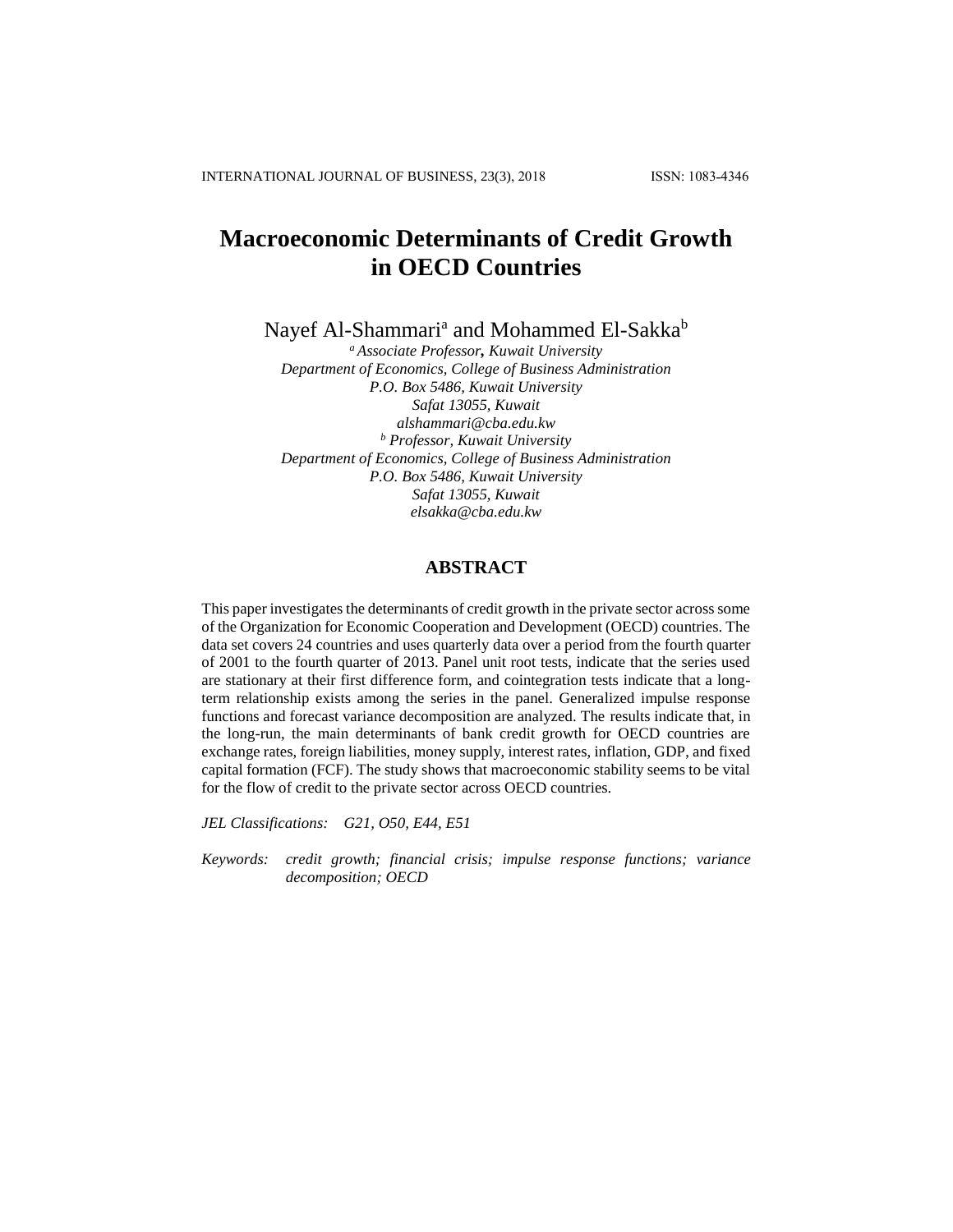#### **I. INTRODUCTION**

The most recent financial crisis shows how serious could be the consequences of uncontrolled credit expansion to the private sector. The sub-prime housing market crisis in the USA quickly turned into an economic crisis, which spread worldwide, causing one of most severe economic crises since the Great Depression.

The importance of credit growth for policy makers has increased across countries in recent years, especially after the recent house price bust in USA. Since 1997, researchers have focused more on analyzing credit growth [see, for example, Calza and Sousa (2003); De Haas and Taci (2010), Guo and Stepanyan (2011), Hofmann (2004), Imran and Nishat (2013), Nieto (2007), Saito and Lazier (2014), and Shijaku and Kalluci (2013)]. The structure of credit growth shows significant patterns and differences among countries and country groups. The Asian crisis elucidated the influence of lending growth on the private sector. Since then, more attention has been paid to other regions, such as Latin America, Eastern Europe, and recently the Eurozone. Nevertheless, the expansion of credit during the recent global financial crisis has attracted more attention, especially in developed countries. This paper attempts to further investigate the credit growth phenomena in countries that are members of the Organization for Economic Cooperation and Development (OECD).

In this study, we investigate the main determinants of credit growth to the private sector. Studying such a case is important for several reasons. First, specifying credit growth determinants among OECD countries helps examine the spillover effect in this region as a result of the financial crisis. This is achieved by identifying the demand and supply factors that affect credit growth. In addition, the findings of this study may show the role that monetary policy plays in determining the credit growth in this region. Furthermore, by emphasizing the determinants of bank credit growth in OEDC countries, this study contributes to the existing literature by relating these determinants to the timing of the 2008 financial crisis.

This study provides an analysis of the determinants of domestic bank credit in the private sector in 24 OECD countries using quarterly data over the period from the fourth quarter of 2001 to the fourth quarter of 2013. The results indicate that, in the long run, the main determinants of bank credit growth in OECD countries are exchange rates, foreign liabilities, money supply, interest rates, inflation, GDP, and fixed capital formation (FCF).

This paper is organized as follows. Section II presents an overview of previous research on this subject. In Section III, the methodology and model specifications used in the study are explained. Data description is provided in Section IV. The empirical results are explained in Section V. Finally, the conclusion and policy implications are provided in Section VI.

## **II. LITERATURE REVIEW**

A host of studies has investigated the factors determining the credit growth worldwide. The initial attempt is explored along with the Asian crisis.

The studies of Ghosh and Ghosh (1999), Corsetti, Pesenti, and Roubini (1998), and Agenor, Aizenman, and Hoffmaister (2004) focus on the influence of East Asian credit growth during the Asian crisis in 1997 and compared its influence during the pre-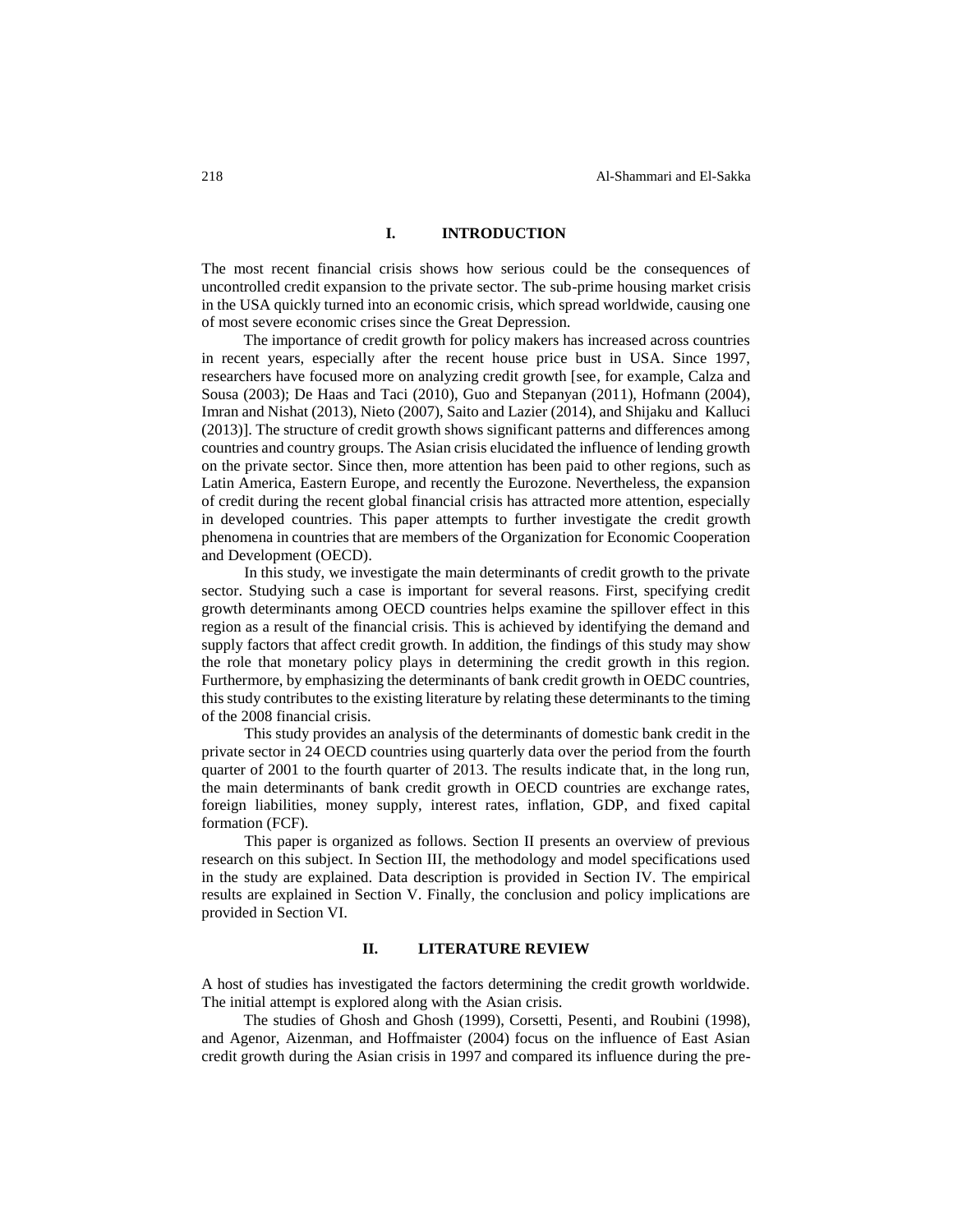crisis period. These studies find that foreign inflows influence credit growth. Krugman (1999) also investigates the influence of current accounts and outputs on the credit boom in East Asia and finds that credit booms increase as current accounts worsen and outputs decrease.

A study by Crowley (2008) investigates credit growth across different regions, such as the Middle East, North Africa, and Central Asia. The results show that credit growth in these regions is associated with stronger economic growth, financial deepening, banks' willingness to lend, and liberalization. However, the findings show no significant evidence that foreign deposits inflows and oil exports affecting credit growth. Gourinchas, Valdes, and Landerretche (2001) test the lending booms in Latin America. They find that credit growth increases with investment growth and interest rate rises.

A study by Saito, Savoia, and Lazier (2014) explains factors determining the private credit for OECD, BRICs, and Latin America and the Caribbean (LAC). They find that private consumption is considered the most influential factor affecting private credit in the OECD group, whereas the main determinant of private credit in the BRICs group and the LAC group is found to be the balance of the current account.

Another study by Imran and Nishat (2013) investigates the factors influencing private credit growth by the Pakistani banking sector. Their findings suggest that the most influential factors affecting private credit growth are domestic deposits, foreign liabilities, exchange rates, economic growth, and monetary conditions. However, they find that the inflation rate and the interest rate do not influence private credit growth in Pakistan.

Guo and Stepanyan (2011) investigate the determinants of bank credit growth for 38 emerging countries in Asia, Africa, Europe, and South America. They find that domestic and foreign funding and higher economic growth have a positive impact on credit growth. However, they find that inflation reduces credit growth. Interestingly, their study finds that a strong banking sector performance leads to higher credit growth.

A study by Aisen and Franken (2010) examines the factors influencing credit growth across 80 countries during the financial crisis in 2008. They find that countercyclical monetary policy reduces the reduction of bank credit in the post-crisis period. Specifically, they find that the main determinants of the credit slowdown after Lehman Brothers collapsed were high credit booms prior to the crisis, the lower economic growth of trading partners, and higher financial integration with respect to the rest of the world.

Egert, Backe, and Zumer (2007) investigate the factors determining the supply and demand sides of the domestic credit to the private sector in 11 countries in Central and Eastern Europe. They find that factors representing financial liberalization and competition in the banking sector, such as public sector credit, the nominal interest rates, and the spread rate, are the main determinants of credit growth in only five out of 11 countries.

A study by Oluitan (2013) examines the credit growth determinants in 33 African countries from 1970 to 2006. It is found that exports negatively affect private credit, whereas imports and capital inflows have positive relationships with private credit.

Another study by Shijaku and Kalluci (2013) examines the determinants of bank credit to the private sector in Albania. The findings show that bank credit is positively affected by economic growth, the degree of confidence among economic agents, and banking and financial intermediation. The results also show that there is a negative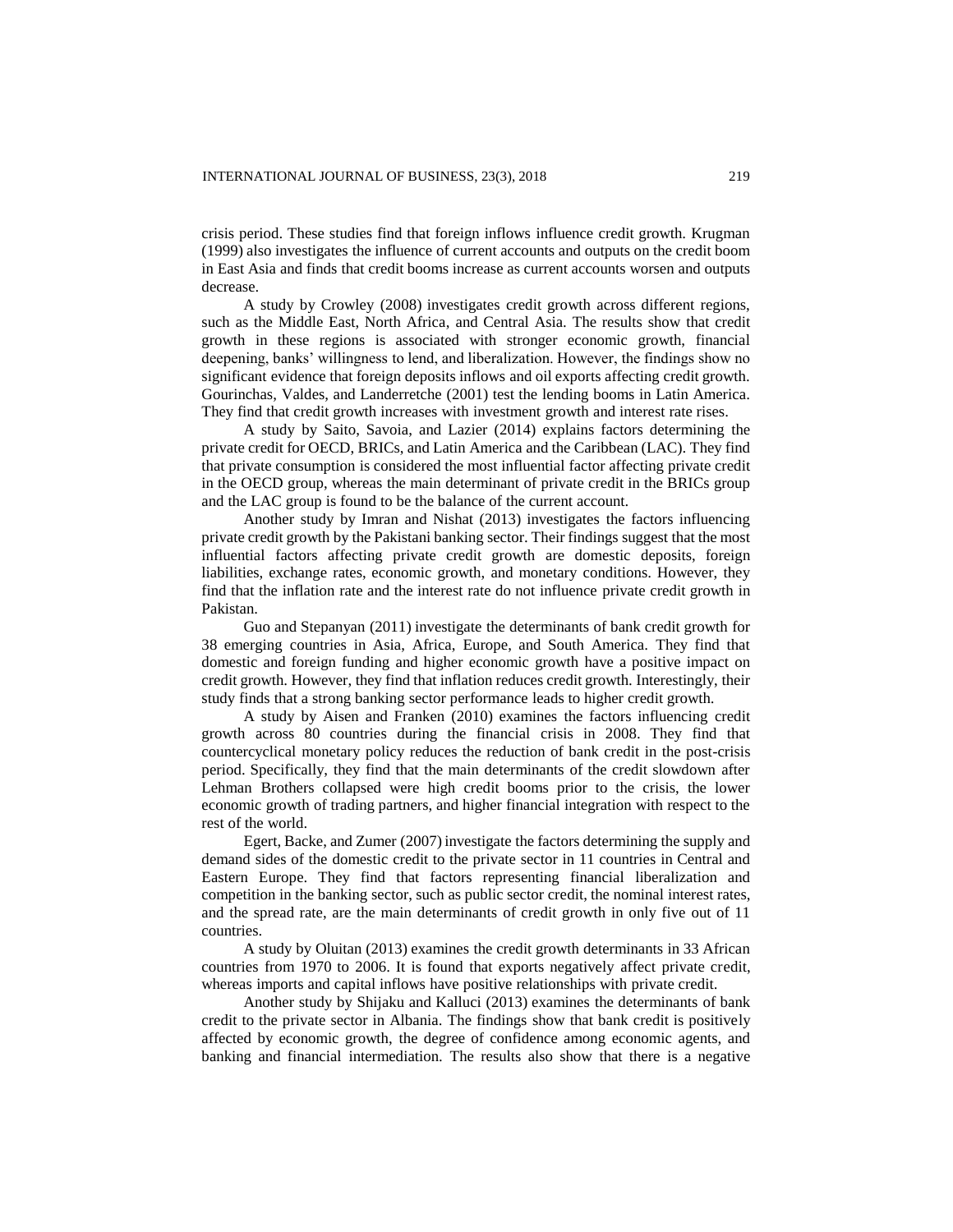relationship between bank credit and domestic borrowing by the government, the cost of lending, and the improvement of non-performing loans.

Hofmann (2004) tests the determinants of real bank credit for 16 industrialized countries. Although the study finds that real bank credit is positively related to real GDP and property prices, a negative relationship is found between real bank credit and the real interest rate.

Nieto (2007) investigates the factors affecting household credit in Spain and finds that household credit is positively related to real government spending, wealth, and outstanding credit repayments. However, loan costs and the rate of unemployment are found to have a negative impact on household credit. Gattin-Turkalj, Ljubaj, Martinis, and Mrkalj (2007) examine the credit demand in Croatia. The findings show that the main determinants of credit demand are the real GDP and real interest rates.

Several empirical studies support the finding of a bank credit effect on the efficiency of the financial sector and economic development. These studies include those of Schumpeter (1934), McKinnon (1973), Fry (1988), Odedokun (1998), Levine, Loayza, and Beck (2000), Calderón, and Liu (2003), King and Levine (1993), Johannes, Njong, and Cletus (2011) and Estrada, Park, and Ramayandi (2010). On the other hand, Robinson (1952) suggests economic growth causes financial development, empirical research by, e.g., Shan, Morris, and Sun (2001) support this argument. Finally, other researchers have found a bi-directional relationship between growth and financial development [e.g., Jung (1986) and Demetriades and Hussein (1996), Luintel and Khan (1999), Levine, Loayza, and Beck (2000), and Rousseau and Wachtel (2005)].

#### **III. METHODOLOGY AND MODEL SPECIFICATION**

A host of studies have investigated the determinants of credit growth across many countries and regions. According to previous literature, there is a long list of possible determinants of credit expansion to the private sector worldwide, which can be classified into three categories: economic performance indicators, structural indicators, and banking sector indicators.

This study consists of a panel of 24 OECD countries between the fourth quarter of 2001 to the fourth quarter of 2013. The estimated model includes factors driving the demand for credit to the private sector and those driving the supply of credit by the banking sector. Credit expansion is assumed to be determined by: the exchange rate, liabilities to non-residents, broad money, deposit rates, lending rates, the consumer price index (CPI), GDP, and fixed capital formation FCF. The general specification form of the model broadly follows the literature on determinants of credit supply to the private sector, which takes the following form:

 $Credit_{it} = f(exch_{it}, Inres_{it}, Mbroad_{it}, Deprate_{it}, Lenrate_{it}, cpi_{it}, gdp_{it}, fcf_{it})$  (1)

where the expressions in the model above are used to denote country "i" in year "t" as a function of the credit growth determinants across OECD countries; "Credit" refers to claims on the private sector; "Exch" refers to the nominal exchange rate; "Lnres" denotes the liabilities to non-residents or foreign liabilities; "Mbroad" refers to broad money supply; "Deprate" denotes the deposit rate; "Lenrate" refers to the lending rate; "CPI" is the consumer price index; "GDP" is real gross domestic product; and "FCF" is fixed capital formation. The estimated model employed is as follows: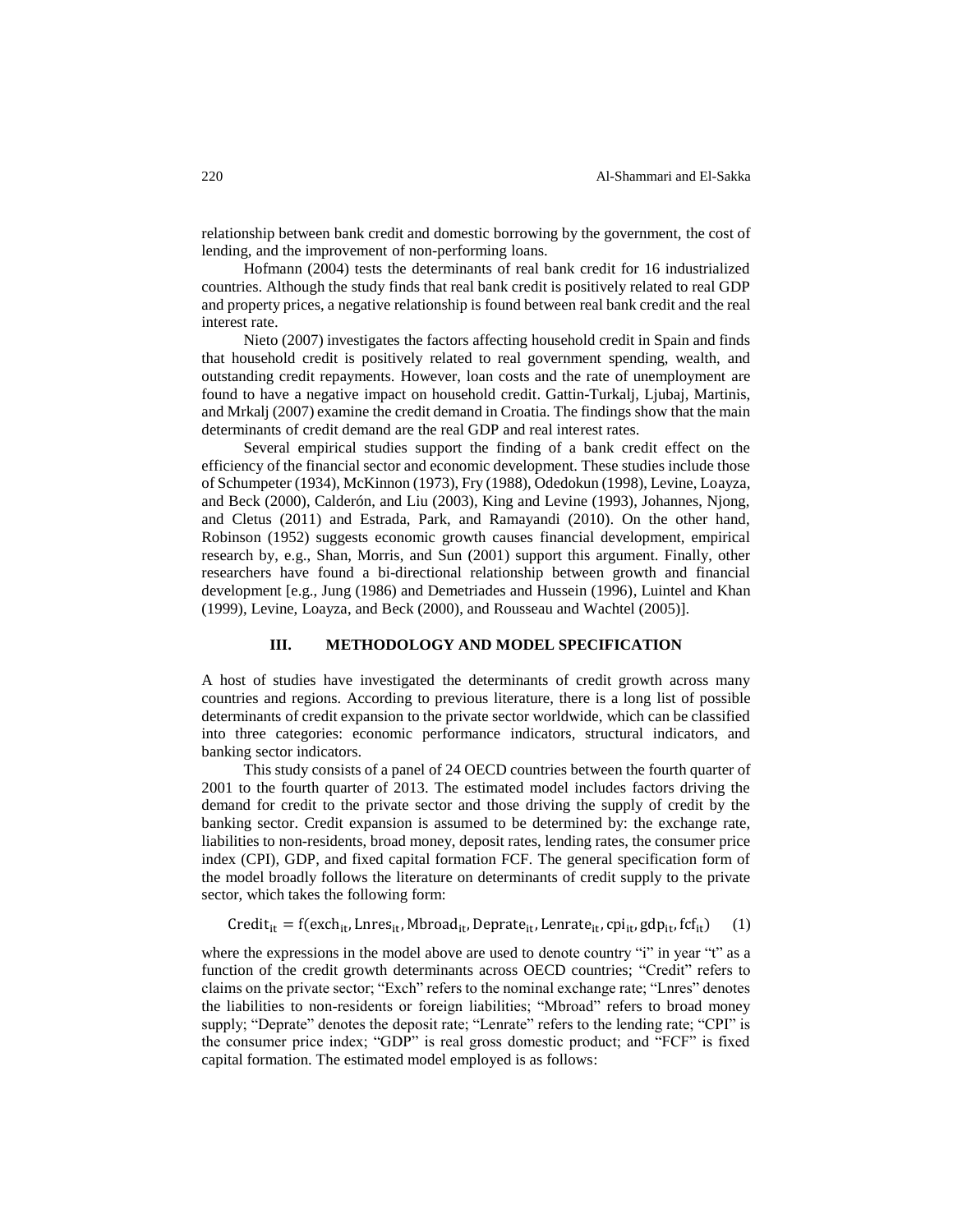$$
\text{Credit}_{it} = c_i + \alpha_{1i}(\text{exch}_i)_t + \alpha_{2i}(\text{Lnres}_i)_t + \alpha_{3i}(\text{Mbroad}_i)_t + \alpha_{4i}(\text{Deprate}_i)_t + \alpha_{5i}(\text{Lenrate}_i)_t + \alpha_{6i}(\text{cpi}_i)_t + \alpha_{7i}(\text{gdp}_i)_t + \alpha_{8i}(\text{fcf}_i)_t + \epsilon_{it}
$$
 (2)

The coefficients  $\alpha_{1i}$  to  $\alpha_{8i}$  are the long-term coefficients to be estimated, while  $\varepsilon_{it}$  is a residual term. The variables are all measured in US dollars. Based on the above equation, the factors are expected to increase the supply of credit to the private sector from the supply side. Specifically, a rise in the exchange rate or an appreciation of any OECD currency is expected to result in an increase in the supply of credit to the private sector. Appreciation increases bank's net worth, thus leading to increasing the local currency denominated credit, leading banks to supply more credit to the private sector.

Additionally, a rise in foreign liabilities is assumed to lead to bank credit growth to the private sector, as banks obtain loans from foreign financial institutions. Their liquidity also increases, and they can thus lend more at home.

Broad money is considered an alternative gauge of a country's monetary conditions. An increase in broad money increases credit growth to the private sector. When central banks decide to follow an easy money policy, such as what the European Central Bank, or the Bank of Japan are doing these days, this would reduce the discount rate and the cost of borrowing in general, which stimulates expectations of future growth and private sector profitability. As a result, investment would grow and consumer demand. Under these conditions, the ability of borrowers to pay back their debts obligations increases, decreasing commercial banks credit risk exposure and the supply of credit to the private sector, would increase.

An increase in the deposit rate increases domestic deposits, thus enabling depository institutions to expand their credit to the private sector. Furthermore, an increase in the lending rate would enhance the supply of the credit to the private sector, as it would make it more profitable for banks to expand their credit. The lending rate also represents the funding costs to the private sector. Higher borrowing costs suggest that borrowing costs are associated with higher resource availability.

The inflation rate reflects a country's monetary instability. Monetary instability affects financial decisions in the private sector. Hence, we expect that if inflation has a negative impact on bank credit to the private sector, monetary instability will be associated with the reduced availability of bank resources, and inflation will be associated with lower bank credit to the private sector. However, if inflation is low or moderate, then we expect it to have a positive effect on bank lending to the private sector. Inflation reduces the rate of return on credit and also increases the cost of borrowing for the private sector as it is always leading to increase interest rates. For banks the impact of inflation of supply of credit depends on the ability of banks to accurately anticipate inflation and reflect that on the lending rate which depends on how inflation accelerates. When banks adjust lending rates to anticipated inflation, inflation risk would be less and banks supply more credit and vice versa.

Another significant factor influencing credit growth is the economy size; as the economy expands in terms of its GDP, it is expected to lead to more demand for credit. Finally, increasing FCF is expected to increase the demand for credit. Luporini and Alves (2010) state that FCF can create positive externalities for the private sector, which could increase the demand for credit.

The model is estimated first as a VAR to determine the optimum number of lags, based on different criteria. A panel unit root test is to be implemented on the levels of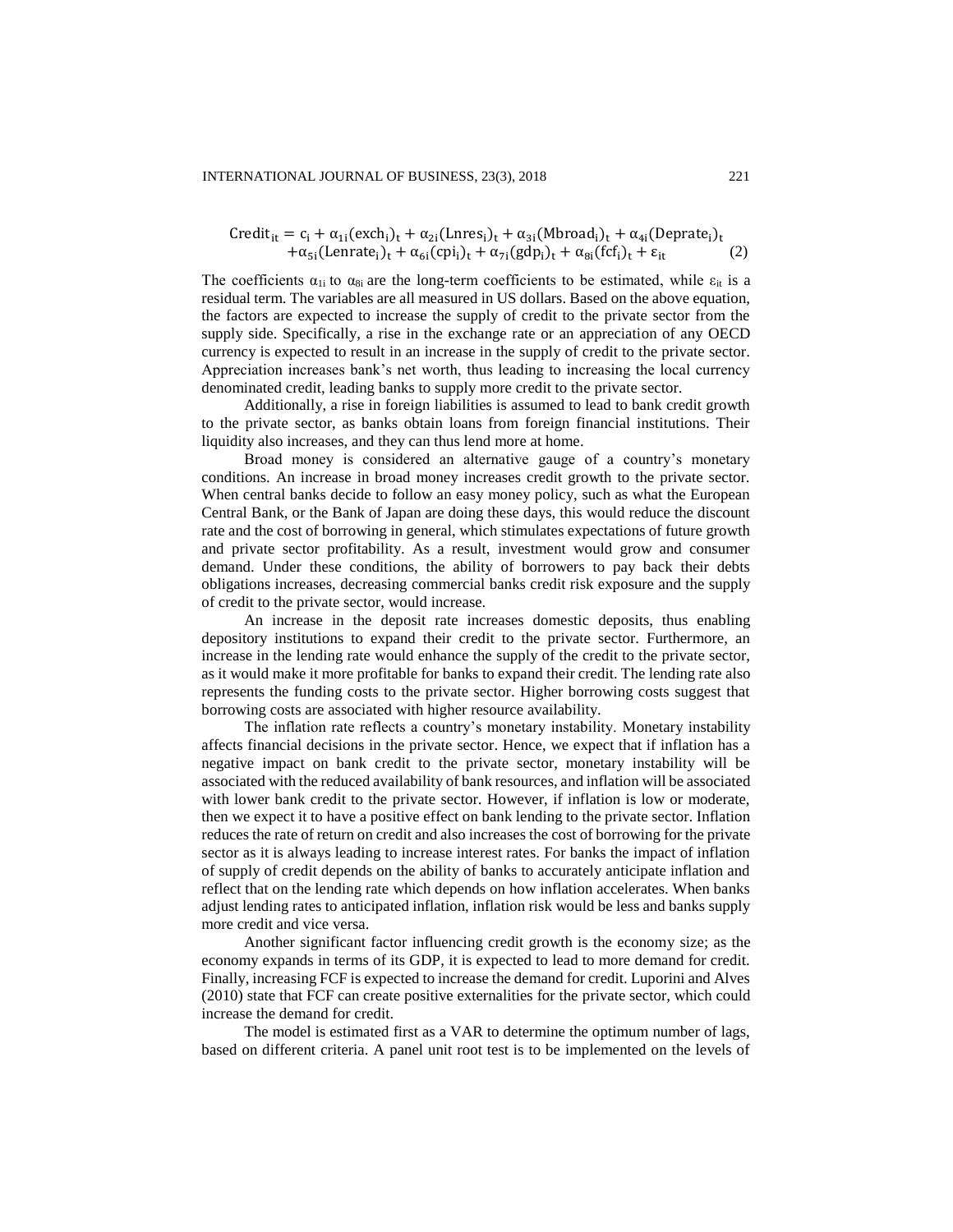data without a trend and with a trend. When using different panel unit root tests, if the results show that a unit root exists in the panel, the tests should be repeated using the first difference of the panel data with a trend and without a trend.

Having tested for the unit root, we check for panel cointegration using different cointegration tests to test for the long-term relationship between the variables in the model. Having tested for cointegration, we proceed by testing the generalized impulseresponse functions. An impulse-response function traces the response to a one-time shock in the innovation. The accumulated response is the accumulated sum of the impulse responses. It can be interpreted as the response to a step impulse, where the same shock occurs in every period from the beginning. A shock to the i<sup>th</sup> variable not only directly affects the i<sup>th</sup> variable but is also transmitted to all of the other endogenous variables through the dynamic (lag) structure of the VAR. An impulse-response function traces the effect of a one-time shock to one of the innovations on current and future values of the endogenous variables. For stationary VARs, the impulse responses should decrease to zero, and the accumulated responses should asymptote to some (non-zero) constant.

The study also tests for variance decomposition, which separates the variation in an endogenous variable into the component shocks of the VAR. Generalized impulseresponse functions trace the effects of a shock to one endogenous variable and to the other variables in the VAR.

## **IV. DATA DESCRIPTION**

The data used covers the period from the fourth quarter of 2001 to the fourth quarter of 2013 on a quarterly basis. The dataset in this study includes data from 24 OECD countries based on data availability. These countries include Australia, Austria, Belgium, the Czech Republic, Finland, France, Germany, Greece, Hungry, Iceland, Ireland, Italy, Japan, Korea, Luxemburg, Mexico, the Netherlands, Portugal, Slovakia Republic, Slovenia, Spain, Switzerland, the UK, and the USA.

The data are mainly obtained from the IMF database (*International Financial Statistics*) and OECD database. The analysis of credit growth to private sector depends on balanced data from selected OECD countries based on data availability. If there are any missing data in the IMF database (*International Financial Statistics*), the data for all variables are measured in million US dollars. The variable for private credit growth is measured by claims to the private sector/other sectors from the IMF database (*International Financial Statistics*). We use broad money as an indicator for the money supply variable. The nominal exchange rate is per US dollar and in the average period. The variable for foreign liabilities is measured by the liabilities of non-residents or foreign liabilities. The inflation variable is measured by the rate of change in CPI. The GDP is measured in real terms. The local investment variable is measured by gross FCF*.* 

## **IV. EMPIRICAL RESULTS**

#### **A. Panel Unit Root Tests**

First, a VAR system is estimated, and the optimum lag structure is tested. According to the results are presented in Table 1, all different criteria indicate that the optimum number of lags is three. Based on these results, we proceed to test the order of integration in the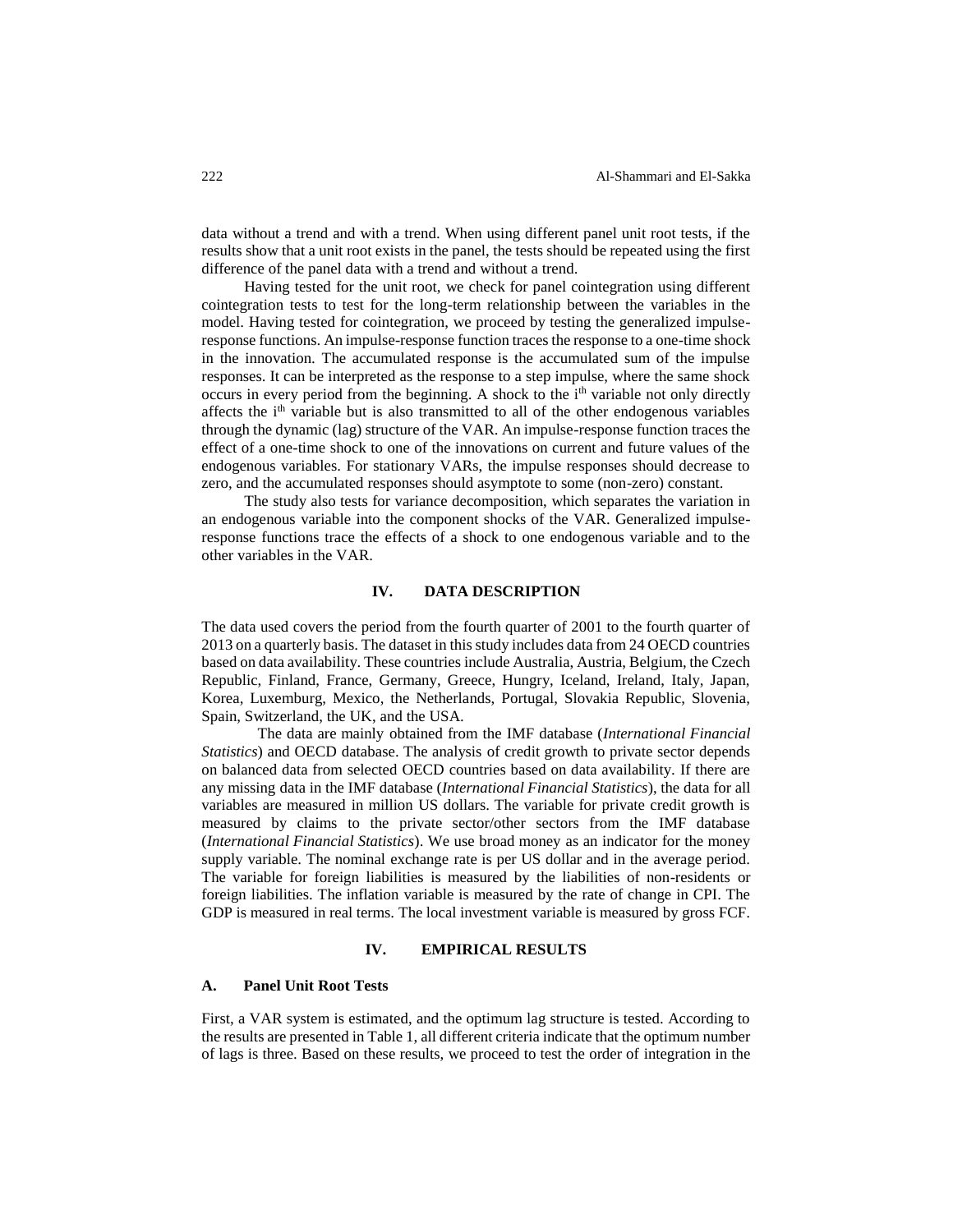panel using different panel unit root tests. In particular, we conduct panel unit root tests using two specifications—first, assuming no trend in the data and, second, using a trend, given an optimum lag length of three.

**Table 1**

|                      |       | таніс І                |             |         |            |
|----------------------|-------|------------------------|-------------|---------|------------|
|                      |       | Descriptive statistics |             |         |            |
| Variable             | Obs.  | Mean                   | Std. Dev.   | Min     | Max        |
| Private Credit       | 1,184 | 823,569.6              | 2,523,974.0 | 7.4     | 14,690,900 |
| <b>Exchange Rate</b> | 1,184 | 91.6                   | 245.3       | 0.5     | 1,383.5    |
| <b>CPI</b>           | 1,184 | 103.5                  | 13.0        | 68.6    | 171.1      |
| Deposit Rate         | 1,184 | 2.8                    | 1.8         | 0.0     | 11.2       |
| <b>FCF</b>           | 1,184 | 203,553.2              | 591,927.3   | 293.6   | 3,234,800  |
| Lending Rate         | 1,184 | 6.8                    | 3.2         | 0.0     | 23.0       |
| Foreign Liabilities  | 1,184 | 136,445.8              | 413,749.9   | 4.0     | 2,807,520  |
| Money                | 1,184 | 753,345.3              | 2,335,616   | 42.5    | 14,841,000 |
| <b>GDP</b>           | 1,184 | 954,191.2              | 2,901,593   | 1,956.1 | 17,089,600 |

Five different null hypotheses are tested. The first two belong to the Levin, Lin and Chu (LLC) and Breitung tests. The null hypothesis for these tests is the unit root, assuming the cross-sectional units share a common unit root process. The other three tests are: the Im, Pesaran and Shin (IPS) test, the ADF-Fisher chi-square test and the PP-Fisher chi-square test. The null hypothesis for these tests is the unit root, with the assumption that the cross-sectional units have an individual unit root process. The results of the five different tests conducted on the levels of the series that assume no trend in the data are displayed below in Table 2, while those with a trend appear in Table 3.

All the test results failed to reject the null hypothesis for claims on the private sector, the CPI, FCF, and the liabilities of non-residents; these series are all found to be non-stationary at their levels with no trend. While the LLC test rejects the null hypothesis for both the exchange rate and GDP, other tests failed to reject the null hypothesis. On the other hand, while the PP-Fisher chi-square test rejects the null hypothesis for broad money, other tests failed to reject the null hypothesis. For both deposit and lending rates, three of the five tests reject the null hypothesis, while the other two failed to reject the null hypothesis.

|               |             | VAR lag-order selection criteria |         |         |         |
|---------------|-------------|----------------------------------|---------|---------|---------|
| Lag           | Log L       | LR                               | AIC     | SС      | HO      |
|               | $-66,501.8$ | NA                               | 115.7   | 115.7   | 115.7   |
|               | $-57,098.8$ | 18,642.4                         | 99.4    | 99.9    | 99.7    |
|               | -54,478.9   | 5,153.3                          | 95.0    | 95.8    | 95.4    |
| $\mathcal{R}$ | $-49.145.7$ | $10,406.7^*$                     | $85.9*$ | $87.0*$ | $86.3*$ |

**Table 2**

\* indicates the lag order selected by the criterion; Included observations: 1150; LR: sequential modified LR test statistic (each test at 5% level), FPE= final prediction error, AIC= Akaike information criterion, SC= Schwarz information criterion, and HQ= Hannan-Quinn information criterion.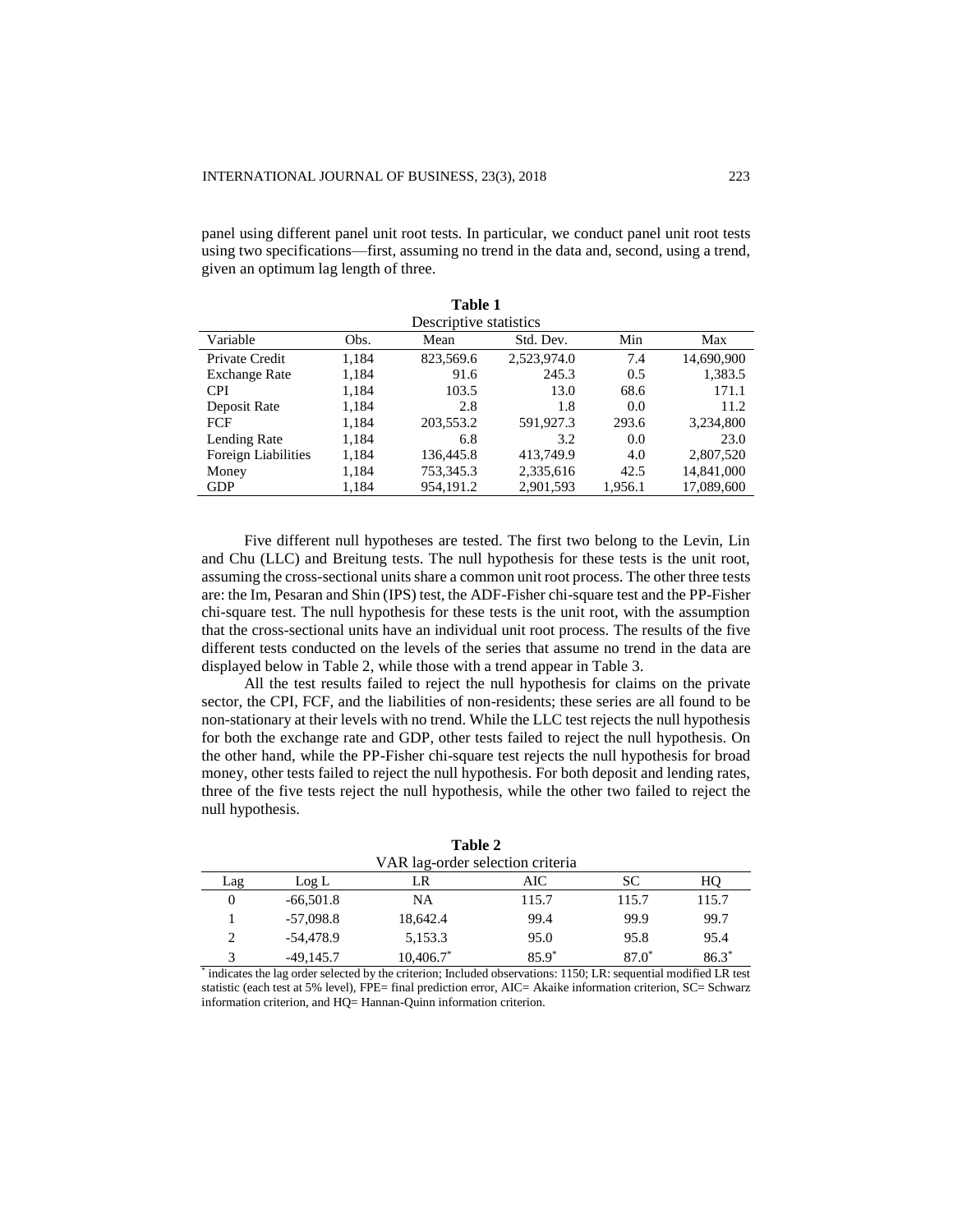|                                      | Panel unit root test results-series at levels with no trend |                                                        |            |                 |            |                 |                        |       |            |
|--------------------------------------|-------------------------------------------------------------|--------------------------------------------------------|------------|-----------------|------------|-----------------|------------------------|-------|------------|
| Method                               | Private<br>Credit                                           | Exchange<br>Rate                                       | <b>CPI</b> | Deposit<br>Rate | <b>FCF</b> | Lending<br>Rate | Foreign<br>Liabilities | Money | <b>GDP</b> |
|                                      |                                                             | Null: Unit root (assumes common unit root process)     |            |                 |            |                 |                        |       |            |
| Levin, Lin, and<br>Chu $t$ -test $*$ | 5.94                                                        | $-1.83$                                                | 2.61       | $-9.65$         | 2.51       | $-2.41$         | 0.34                   | 6.63  | $-2.79$    |
|                                      | 0.99                                                        | 0.03                                                   | 0.99       | 0.00            | 0.95       | 0.01            | 0.63                   | 0.99  | 0.00       |
|                                      |                                                             | Null: Unit root (assumes individual unit root process) |            |                 |            |                 |                        |       |            |
| Im, Pesaran and<br>Shin W-stat test  | 11.98                                                       | 2.01                                                   | 10.67      | $-17.21$        | 9.28       | $-6.36$         | 6.71                   | 12.87 | 2.55       |
|                                      | 0.99                                                        | 0.98                                                   | 0.99       | 0.00            | 0.99       | 0.00            | 0.99                   | 0.99  | 0.99       |
| ADF-Fisher chi-<br>square test       | 0.64                                                        | 19.45                                                  |            | 1.12 374.33     | 1.93       | 120.30          | 4.61                   | 0.43  | 15.54      |
|                                      | 0.99                                                        | 0.99                                                   | 0.99       | 0.00            | 0.99       | 0.00            | 0.99                   | 0.99  | 0.99       |
| PP-Fisher chi-<br>square test        | 0.17                                                        | 16.37                                                  | 0.11       | 128.58          | 0.19       | 44.69           | 2.04                   | 0.00  | 10.65      |
| .                                    | 0.99                                                        | 0.99                                                   | 0.99       | 0.00            | 0.99       | 0.68            | 0.99                   | 0.99  | 0.99       |

**Table 3**

\* Probabilities for Fisher tests are computed using an asymptotic chi-square distribution. All other tests assume asymptotic normality.

Table 3 shows the panel unit root tests for the series with a trend. While the null hypothesis could be rejected for both the deposit rate and FCF according to the results of the five tests, where they tend to be stationary, other test results for the other variables are mixed. According to both the results of the LLC t-test and the Breitung t-stat test, the null hypothesis is rejected for claims on to the private sector, but it could not be rejected for the results of the ADF-Fisher chi-square test and the PP-Fisher chi-square test. While the null hypothesis could not be rejected for the exchange rate according to the results of PP-Fisher chi-square test, it could be rejected according to the results of the other tests. The results of the Breitung t-stat test and the PP-Fisher chi-square test could not reject the null hypothesis for the CPI, but the other test results could. Only the results of the PP-Fisher chi-square test could not reject the null hypothesis, while the other test results show that this variable is stationary. The results of the Breitung t-stat test and the PP-Fisher chi-square test failed to reject the null hypothesis for the liabilities to nonresidents, while the other test results could reject the null hypothesis. The null hypothesis for broad money could not be rejected using the results of the LLC t-test and the Im, Pesaran and Shin W-stat test, and the other test results could not reject the null hypothesis. Finally, GDP tends to be stationary according to the results of the Im, Pesaran and Shin W-stat test and the ADF-Fisher chi-square test for this series; however, other test results could not reject the null hypothesis for GDP.

Tables 4 and 5 clearly show that that the null hypothesis of the unit root can be firmly rejected at the 1% significance level using the two test specifications (trend and no trend). This finding indicates that all the tested series are stationary after first differencing. In summary, the unit root test results clearly indicate that all eight series are stationary after first differencing and are integrated of order 1 for the panel of 24 OECD countries. These criteria qualify them for the next step, which involves co-integration analysis.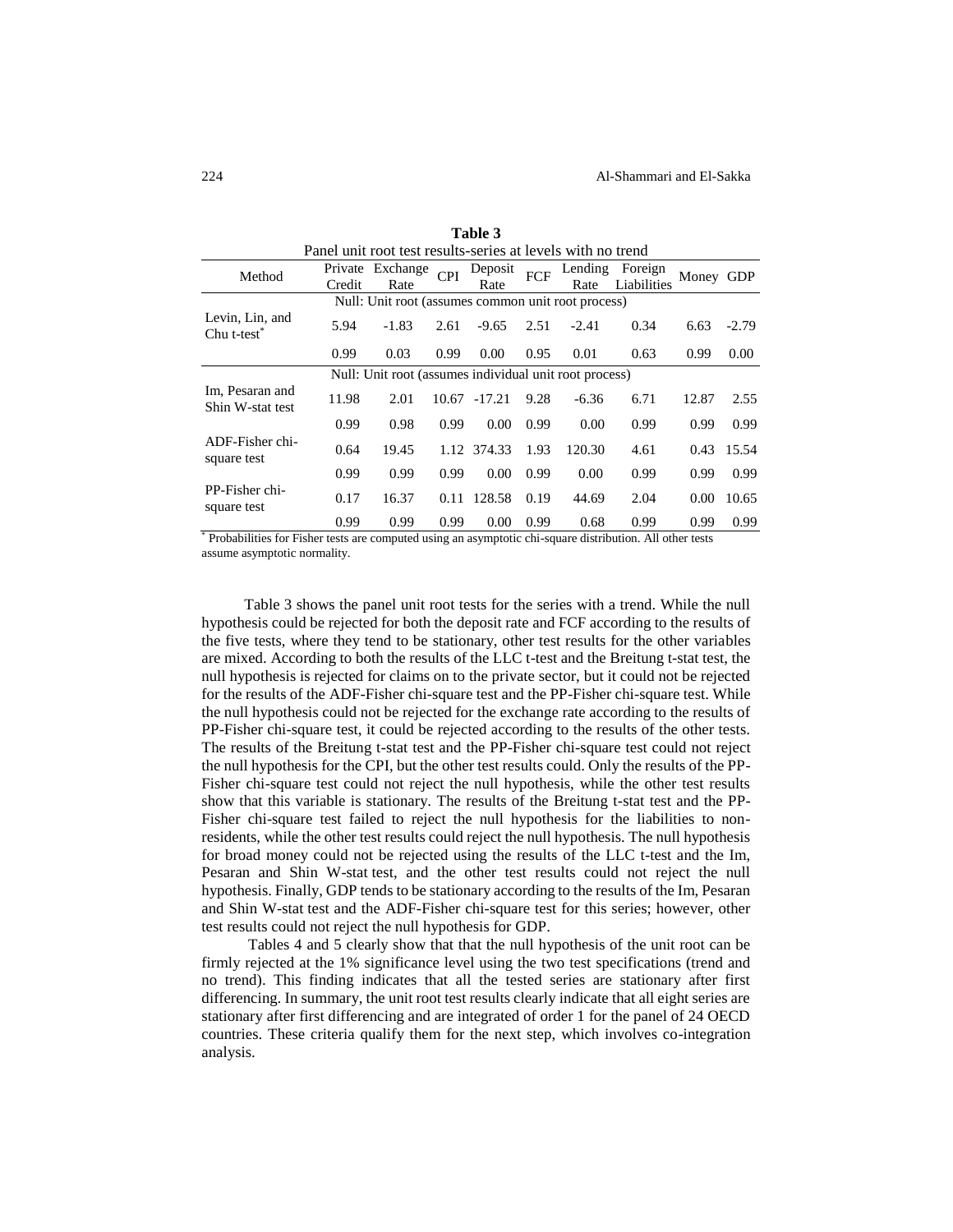|                                     |         | Panel unit root test Results—series at levels with trend |            |                 |          |                 |                        |         |            |
|-------------------------------------|---------|----------------------------------------------------------|------------|-----------------|----------|-----------------|------------------------|---------|------------|
| Method                              | Credit  | Private Exchange<br>Rate                                 | <b>CPI</b> | Deposit<br>Rate | FCF      | Lending<br>Rate | Foreign<br>Liabilities | Money   | <b>GDP</b> |
|                                     |         | Null: Unit root (assumes common unit root process)       |            |                 |          |                 |                        |         |            |
| Levin, Lin and<br>Chu $t$ -test $*$ | $-7.55$ | $-3.45$                                                  | $-13.91$   | -6.84           | $-14.49$ | $-1.98$         | $-2.31$                | $-9.86$ | 4.53       |
|                                     | 0.00    | 0.00                                                     | 0.00       | 0.00            | 0.00     | 0.02            | 0.01                   | 0.00    | 0.98       |
| Breitung t-stat<br>test             | $-1.68$ | $-7.97$                                                  | $-0.34$    | $-12.97$        | $-11.61$ | $-14.10$        | 0.83                   | $-0.57$ | 2.65       |
|                                     | 0.04    | 0.00                                                     | 0.37       | 0.00            | 0.00     | 0.00            | 0.79                   | 0.28    | 0.99       |
|                                     |         | Null: Unit root (assumes individual unit root process)   |            |                 |          |                 |                        |         |            |
| Im, Pesaran and<br>Shin W-stat test | $-1.72$ | $-4.20$                                                  | $-6.08$    | $-15.32$        | $-9.05$  | $-7.75$         | $-3.78$                | $-2.25$ | $-3.25$    |
|                                     | 0.04    | 0.00                                                     | 0.00       | 0.00            | 0.00     | 0.00            | 0.00                   | 0.01    | 0.00       |
| ADF-Fisher<br>chi-square test       | 0.64    | 84.86                                                    | 113.77     | 300.48 166.43   |          | 142.33          | 78.80                  | 58.36   | 69.53      |
|                                     | 0.38    | 0.00                                                     | 0.00       | 0.00            | 0.00     | 0.00            | 0.00                   | 0.19    | 0.02       |
| PP-Fisher chi-<br>square test       | 43.92   | 51.19                                                    | 38.83      | 87.96           | 80.83    | 31.52           | 50.66                  | 49.29   | 42.27      |
|                                     | 0.71    | 0.42                                                     | 0.87       | 0.00            | 0.00     | 0.98            | 0.44                   | 0.50    | 0.71       |

**Table 4**

\* Probabilities for Fisher tests are computed using an asymptotic chi-square distribution. All other tests assume asymptotic normality.

|                               |          |                                                        |            | Table 5              |            |          |                                                                       |                   |                  |
|-------------------------------|----------|--------------------------------------------------------|------------|----------------------|------------|----------|-----------------------------------------------------------------------|-------------------|------------------|
|                               |          |                                                        |            |                      |            |          | Panel unit root test results—series at first difference with no trend |                   |                  |
| Method                        |          | Private Exchange                                       | <b>CPI</b> | Deposit              | <b>FCF</b> |          | Lending Foreign                                                       | Money             | <b>GDP</b>       |
|                               | Credit   | Rate                                                   |            | Rate                 |            | Rate     | Liabilities                                                           |                   |                  |
|                               |          | Null: Unit root (assumes common unit root process)     |            |                      |            |          |                                                                       |                   |                  |
| Levin, Lin and<br>Chu t-test* | $-30.50$ | $-31.91$                                               | $-24.01$   | $-21.82$ $-28.10$    |            | -19.81   | $-23.01$                                                              | $-32.28$ $-20.45$ |                  |
|                               | 0.00     | 0.00                                                   | 0.00       | 0.00                 | 0.00       | 0.00     | 0.00                                                                  | 0.00              | 0.00             |
|                               |          | Null: Unit root (assumes individual unit root process) |            |                      |            |          |                                                                       |                   |                  |
| Im, Pesaran<br>and Shin W-    | $-25.07$ | $-29.60$                                               | $-23.97$   | $-19.60 - 23.91$     |            | $-16.70$ | $-18.88$                                                              |                   | $-26.36 - 18.26$ |
| stat test                     | 0.00     | 0.00                                                   | 0.00       | 0.00                 | 0.00       | 0.00     | 0.00                                                                  | 0.00              | 0.00             |
| ADF-Fisher<br>chi-square test | 586.05   | 712.01                                                 |            | 563.42 439.74 553.45 |            | 353.99   | 412.81                                                                | 622.33 399.29     |                  |
|                               | 0.00     | 0.00                                                   | 0.00       | 0.00                 | 0.00       | 0.00     | 0.00                                                                  | 0.00              | 0.00             |
| PP-Fisher chi-<br>square test | 583.08   | 787.78                                                 |            | 855.58 209.25 780.91 |            | 295.39   | 386.59                                                                | 692.87 619.18     |                  |
|                               | 0.00     | 0.00                                                   | 0.00       | 0.00                 | 0.00       | 0.00     | 0.00                                                                  | 0.00              | 0.00             |

\* Probabilities for Fisher tests are computed using an asymptotic chi-square distribution. All other tests assume asymptotic normality.

Following the identification of significant evidence that the series contain no unit root after differencing, the next step is to test for co-integration. In particular, the paper aims to identify whether a long-term co-integration relationship can be identified between the credit growth to the private sector and other variables.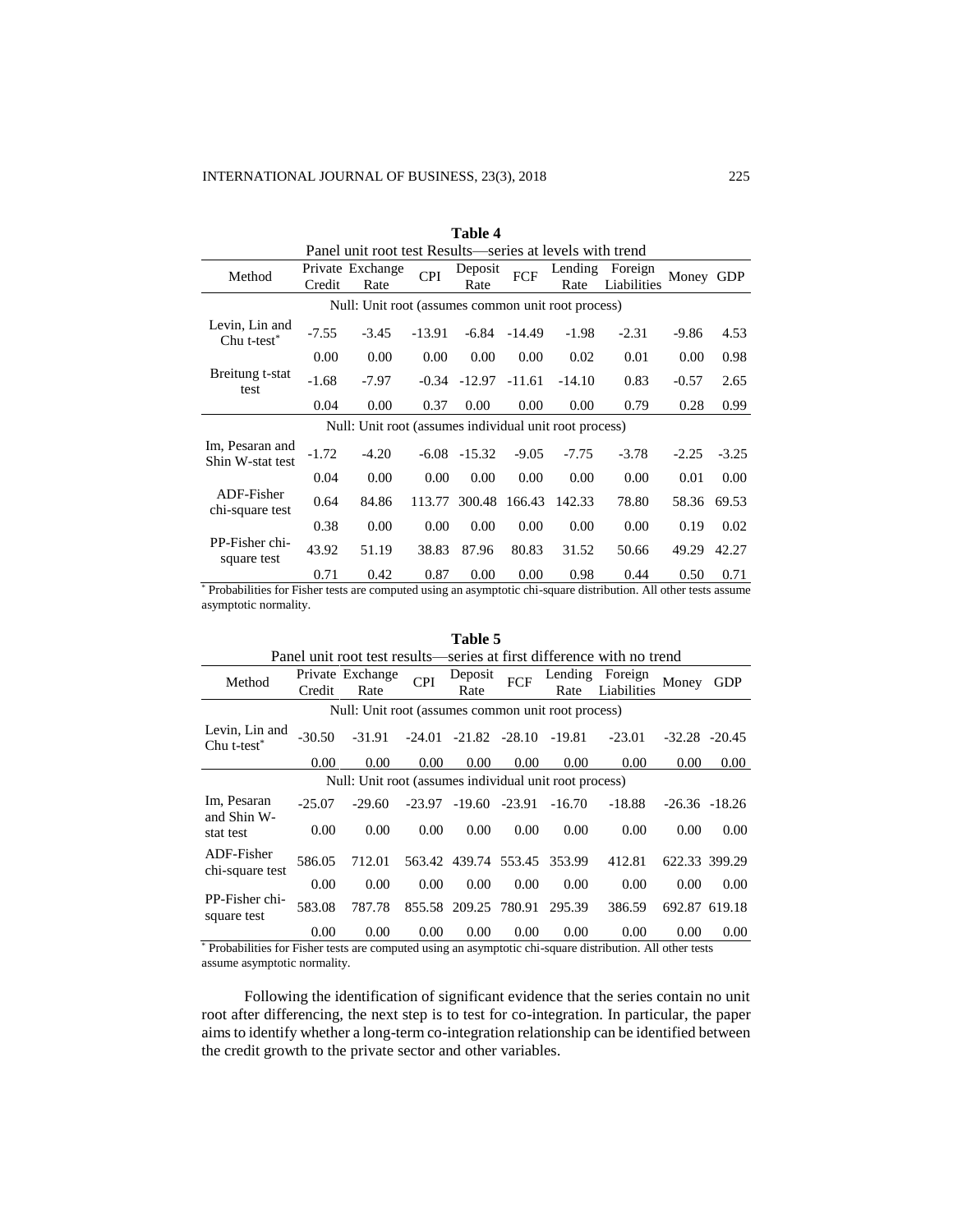### **B. Panel Co-integration Tests**

Based on the approaches of the Kao residual co-integration test, the augmented Dickey-Fuller test and the Maddala and Johansen-Fisher panel co-integration tests, the null hypothesis of no co-integration is to be tested using the optimal lag length of 3. Tables 6, 7, and 8 report the results from the three-panel co-integration tests used. The results of all three tests provide evidence of co-integration in the panel. More precisely, the results of the Kao residual co-integration test and the augmented Dickey-Fuller test show that a long-term equilibrium relationship exists between the series, where the null hypothesis of no co-integration is rejected at the 1% level.

Similarly, the Johansen-Fisher panel co-integration test results indicate the presence of co-integration between the nine variables, where the null hypothesis of no co-integration  $(r = 0)$  can be firmly rejected at the 1% significance level. The test results suggest that the null hypothesis of the presence of, at most, 6 unique co-integrating vectors ( $r \le 6$ ) cannot be rejected. Therefore, some evidence supports the hypothesis about the existence of unique co-integrating vectors among the tested variables in the panel; and a long-term equilibrium relationship exists between claims on the private sector and the other eight variables in the panel.

|                                      |          |                                                        |                |                 |                   |                 | Panel unit root test results—series at first difference with trend |                       |                   |
|--------------------------------------|----------|--------------------------------------------------------|----------------|-----------------|-------------------|-----------------|--------------------------------------------------------------------|-----------------------|-------------------|
| Method                               | Credit   | Private Exchange<br>Rate                               | <b>CPI</b>     | Deposit<br>Rate | <b>FCF</b>        | Lending<br>Rate | Foreign<br>Liabilities                                             | Money                 | <b>GDP</b>        |
|                                      |          | Null: Unit root (assumes common unit root process)     |                |                 |                   |                 |                                                                    |                       |                   |
| Levin, Lin<br>and Chu t-<br>$test^*$ | $-30.86$ | $-34.13$                                               | $-22.3$        |                 | $-23.54$ $-27.17$ | $-19.4$         | $-23.43$                                                           |                       | $-32.98$ $-22.99$ |
|                                      | 0.00     | 0.00                                                   | 0.00           | 0.00            | 0.00              | 0.00            | 0.00                                                               | 0.00                  | 0.00              |
| Breitung t-<br>stat test             | $-19.02$ | $-9.13$                                                | $-21.99$       |                 | $-10.11 - 18.97$  | $-17.07$        | $-14.38$                                                           |                       | $-20.11 - 12.14$  |
|                                      | 0.00     | 0.00                                                   | 0.00           | 0.00            | 0.00              | 0.00            | 0.00                                                               | 0.00                  | 0.00              |
|                                      |          | Null: Unit root (assumes individual unit root process) |                |                 |                   |                 |                                                                    |                       |                   |
| Im, Pesaran                          | $-23.72$ | $-28.49$                                               | $-21.97$       |                 | $-16.65 - 21.71$  | $-13.86$        | $-16.17$                                                           |                       | $-25.09$ $-15.87$ |
| and Shin W-<br>stat test             | 0.00     | 0.00                                                   | 0.00           | 0.00            | 0.00              | 0.00            | 0.00                                                               | 0.00                  | 0.00              |
| ADF-Fisher<br>chi-square             | 495.24   | 619.37                                                 | 461.36         | 331.15 460.52   |                   | 260.66          | 312.49                                                             | 530.32 308.61         |                   |
|                                      | 0.00     | 0.00                                                   | 0.00           | 0.00            | 0.00              | 0.00            | 0.00                                                               | 0.00                  | 0.00              |
| PP-Fisher<br>chi-square              | 661.21   |                                                        | 922.86 1225.16 |                 | 122.81 838.79     | 205.01          |                                                                    | 286.05 1338.34 512.91 |                   |
|                                      | 0.00     | 0.00                                                   | 0.00           | 0.00            | 0.00              | 0.00            | 0.00                                                               | 0.00                  | 0.00              |

**Table 6**

\* Probabilities for Fisher tests are computed using an asymptotic chi-square distribution. All other tests assume asymptotic normality.

|     | Table 7                          |       |
|-----|----------------------------------|-------|
|     | Kao residual co-integration test |       |
|     | t-Statistic                      | Prob. |
| ADF | $-26.62$                         | 0.00  |
|     |                                  |       |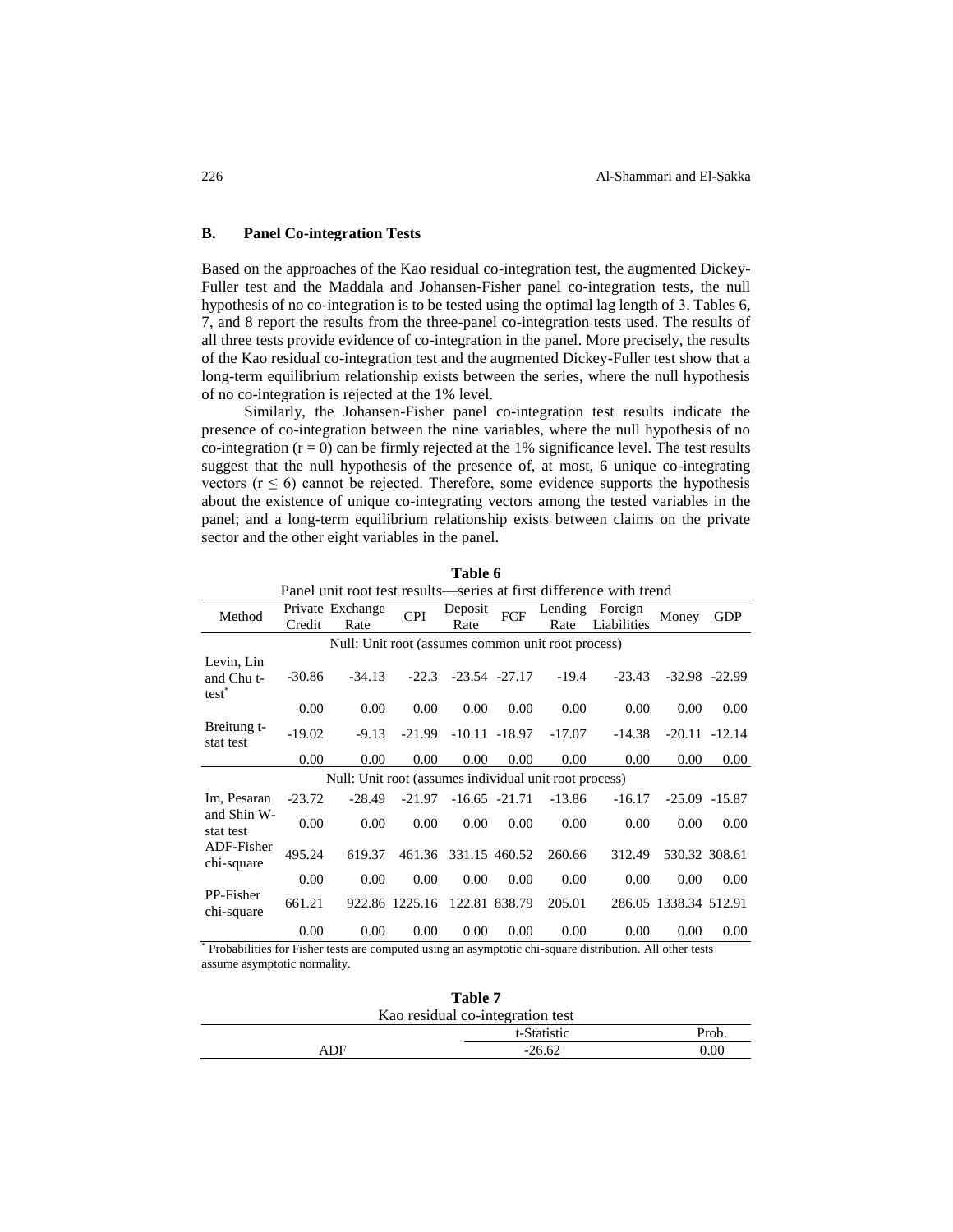|                    |              | Augmented Dickey-Fuller test equation |             |             |
|--------------------|--------------|---------------------------------------|-------------|-------------|
| Variable           | Coefficient  | Std. Error                            | t-Statistic | Prob.       |
| $RESID(-1)$        | $-1.48$      | 0.06                                  | $-26.61$    | 0.00        |
| $D(RESID(-1))$     | 0.46         | 0.04                                  | 10.56       | 0.00        |
| $D(RESID(-2))$     | 0.20         | 0.03                                  | 5.97        | 0.00        |
| $D(RESID(-3))$     | 0.10         | 0.03                                  | 3.80        | 0.00        |
| R-squared          | 0.58         | Mean dependent var.                   |             | $-1,090.28$ |
| Adjusted R-squared | 0.58         | S.D. dependent var.                   |             | 20,521.42   |
| S.E. of regression | 13,337.24    | Akaike info criterion                 |             | 21.84       |
| Sum squared resid. | $1.99E + 11$ | Schwarz criterion                     |             | 21.86       |
| Log likelihood     | $-12,279.91$ | Hannan-Quinn criterion                |             | 21.85       |
| Durbin-Watson stat | 1.34         |                                       |             |             |

**Table 8**

Finally, the impact of different explanatory variable shocks on claims on the private sector is determined using the impulse-response functions and forecast variance decomposition. We do not report the VAR results due to space limitations. The VAR findings will be provided by the authors upon request.

## **C. Impulse Responses of Claims on the Private Sector to Various Shocks**

The impulse response analysis helps to assess the direction, magnitude, timing and duration of a single shock to claims on the private sector, whereas the forecast variance decomposition decomposes the forecast error variances estimates the relative importance of various structural shocks. Next, we apply generalized variance decomposition to our nine -variable system. Because we focus on the fluctuations in the claims on the private sector, we only report the variance decomposition for credit growth and analyze the relative importance of different factors in the model in terms of influencing claims on private-sector movements. The results for different forecasting horizons are presented in Table 9.

|                | Johansen-Fisher panel co-integration test |       |                       |       |
|----------------|-------------------------------------------|-------|-----------------------|-------|
| Hypothesized   | Fisher Stat.*                             |       | Fisher Stat.*         |       |
| No. of $CE(s)$ | (from trace test)                         | Prob. | (from max-Eigen test) | Prob. |
| None           | 3,859.0                                   | 0.000 | 1,078.0               | 0.000 |
| At most 1      | 1,712.0                                   | 0.000 | 1,130.0               | 0.000 |
| At most 2      | 1,465.0                                   | 0.000 | 595.9                 | 0.000 |
| At most 3      | 1,012.0                                   | 0.000 | 460.5                 | 0.000 |
| At most 4      | 663.7                                     | 0.000 | 410.1                 | 0.000 |
| At most 5      | 341.6                                     | 0.000 | 285.6                 | 0.000 |
| At most 6      | 122.5                                     | 0.000 | 140.3                 | 0.000 |
| At most 7      | 12.95                                     | 0.998 | 12.95                 | 0.998 |

| Table |  |  |  |  |  |  |  |  |  |  |  |  |  |  |  |  |  |  |  |  |  |  |  |  |  |  |  |  |  |  |  |  |  |  |  |  |  |  |  |  |  |  |  |  |  |  |  |  |  |  |  |  |  |  |  |  |  |  |  |  |  |  |  |  |  |  |  |  |  |  |  |  |  |  |  |  |  |  |  |  |  |  |  |  |  |  |  |  |  |  |  |  |  |  |  |  |  |  |  |  |  |  |  |  |  |  |  |  |  |  |  |  |  |  |  |  |  |  |  |  |  |  |  |  |  |  |  |  |  |  |  |  |  |  |  |  |  |  |  |  |  |  |  |  |  |  |
|-------|--|--|--|--|--|--|--|--|--|--|--|--|--|--|--|--|--|--|--|--|--|--|--|--|--|--|--|--|--|--|--|--|--|--|--|--|--|--|--|--|--|--|--|--|--|--|--|--|--|--|--|--|--|--|--|--|--|--|--|--|--|--|--|--|--|--|--|--|--|--|--|--|--|--|--|--|--|--|--|--|--|--|--|--|--|--|--|--|--|--|--|--|--|--|--|--|--|--|--|--|--|--|--|--|--|--|--|--|--|--|--|--|--|--|--|--|--|--|--|--|--|--|--|--|--|--|--|--|--|--|--|--|--|--|--|--|--|--|--|--|--|--|--|--|--|--|
|-------|--|--|--|--|--|--|--|--|--|--|--|--|--|--|--|--|--|--|--|--|--|--|--|--|--|--|--|--|--|--|--|--|--|--|--|--|--|--|--|--|--|--|--|--|--|--|--|--|--|--|--|--|--|--|--|--|--|--|--|--|--|--|--|--|--|--|--|--|--|--|--|--|--|--|--|--|--|--|--|--|--|--|--|--|--|--|--|--|--|--|--|--|--|--|--|--|--|--|--|--|--|--|--|--|--|--|--|--|--|--|--|--|--|--|--|--|--|--|--|--|--|--|--|--|--|--|--|--|--|--|--|--|--|--|--|--|--|--|--|--|--|--|--|--|--|--|

\* Probabilities are computed using asymptotic Chi-square distribution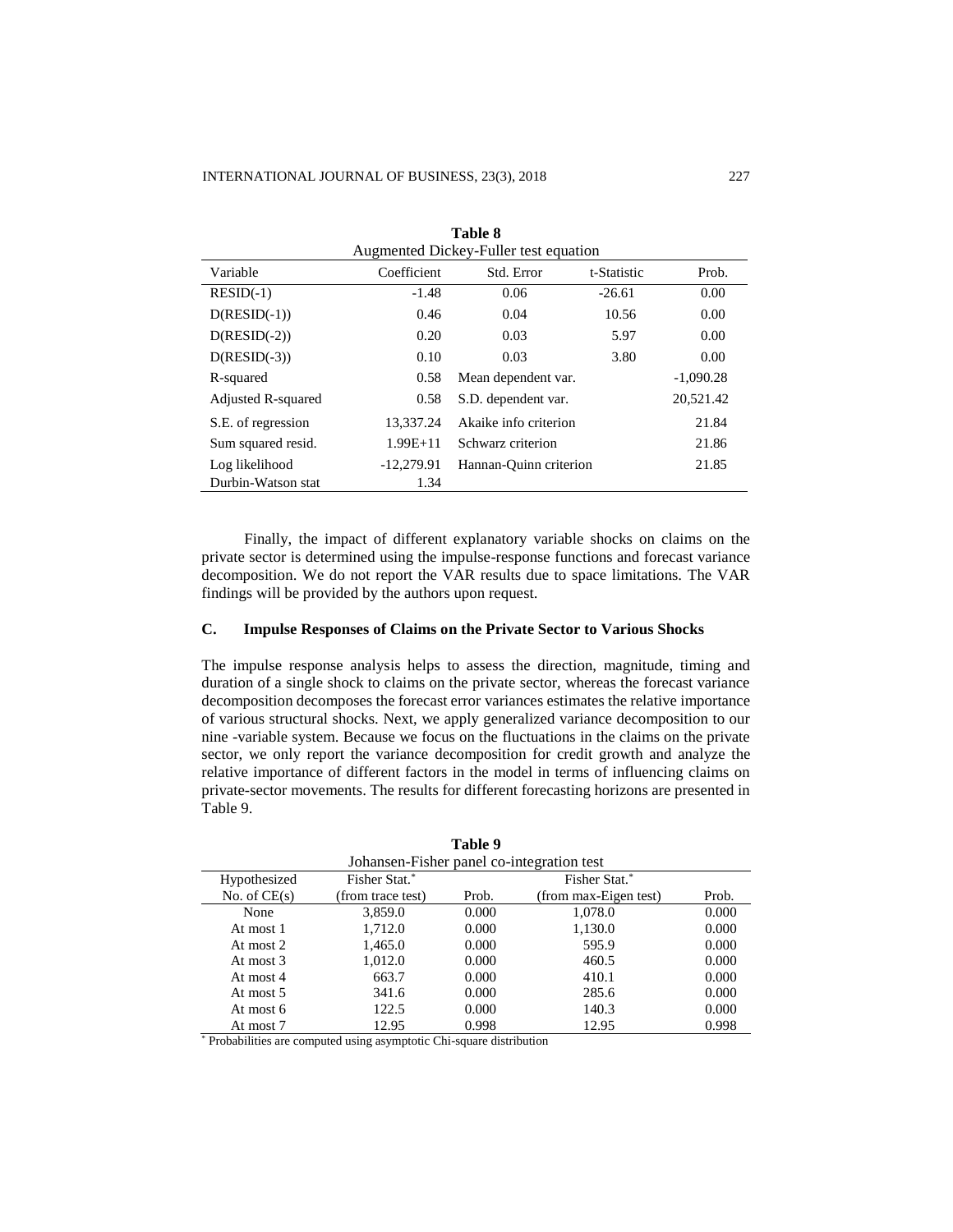The figures in Appendix illustrate the generalized impulse-response functions of the claims on the private sector for the 24 countries with a positive one-unit standard deviation of various shocks after one quarter, two quarters, and up to a limit of 25 quarters. The dashed lines indicate the two standard error confidence intervals. As shown in the figures, the time paths have different shapes for different shocks.

The response of claims on the private sector to the exchange rate is positive until the tenth quarter, when it becomes to be negative and bottoms out at the twentieth quarter before turning back; however, in general, it remains positive in the long run.

As for the liabilities of non-residents or foreign liabilities, an immediate negative impact on the claims on the private sector exists for ten quarters, but the impact then becomes positive for the following ten quarters and negative thereafter. This impact is similar to the impact of the broad money supply shock. The shocks of both the lending rate and deposit rate tend to have a negative impact in the short run. Their impact turns positive for another four quarters, but there is generally slow positive impact on the claims on the private sector. The immediate impact of the CPI on the claims on the private sector is negative for three quarters and then positive for five quarters. At quarter eight, the impact of the CPI becomes negative for about ten quarters and then becomes positive thereafter. The response of credit in the private sector to GDP and FCF shocks appears similar. These shocks have a negative impact for ten quarters, followed by a positive impact for the next ten quarters.

The figures show that the impulse-response functions gradually decline in the long run, but they do not die out in the cases of exchange rate and CPI, as the effect of shocks in these cases persists in the long run.

## **D. Variance Decomposition Analysis**

The relative contributions of the different explanatory variable shocks to the variations in the claims on the private sector are captured using the variance decomposition method. Variance decomposition measures each innovation's contribution, (%) to the forecast error variance of the claims on the private sector and provides a means to determine the relative importance of shocks in terms of explaining the variation in the claims on the private sector.

Table 10 displays the forecast error variance decomposition results for the structural VAR model. The numbers reported indicate the percentage of the forecast error of the different shocks at different time horizons from one quarter (short term) to 25 quarters (long term). A very interesting finding is that changes in the claims on the private sector are dominated by the explanatory variables. In the short run (one quarter), 100% of the forecast error variance of the changes in claims on the private sector are accounted for by their own innovations. None is accounted for by the other variables. However, the proportion explained by the claims on the private sector decreases dramatically as the time horizon increases. In the second quarter, approximately 93.7% of the forecast error variance is accounted for by its own innovations and approximately 7.3% by explanatory variables. This proportion decreases dramatically in the long run; after 25 quarters, only 28.1% of the forecast error variance is accounted for by changes in the claims on the private sector, while the rest (71.9%) is accounted for by explanatory variables.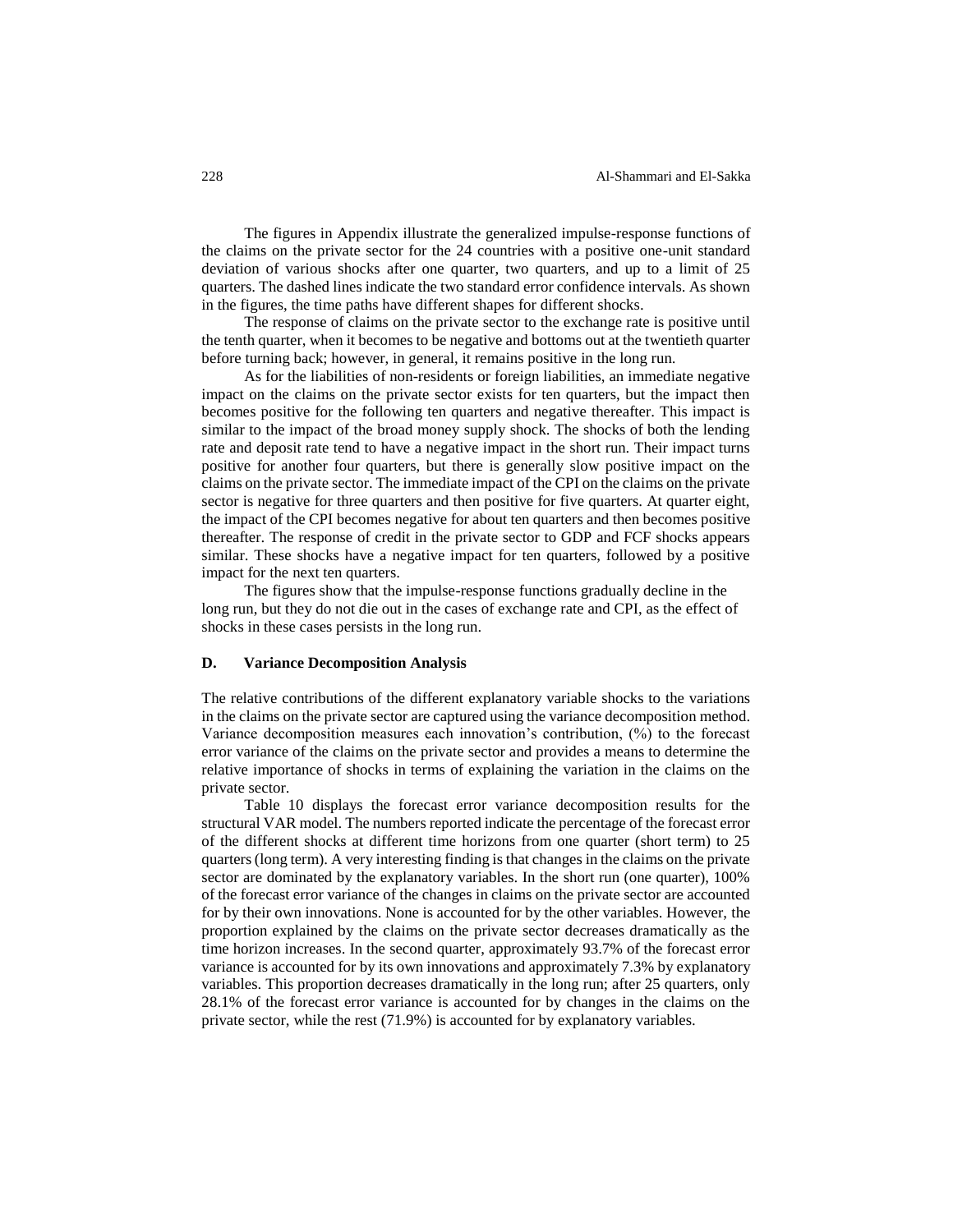|                |        |                          |            |                 |          |      | Ocheranzed forecast error variance decompositions |       |            |
|----------------|--------|--------------------------|------------|-----------------|----------|------|---------------------------------------------------|-------|------------|
|                | Credit | Private Exchange<br>Rate | <b>CPI</b> | Deposit<br>Rate | FCF      | Rate | Lending Foreign<br>Liabilities                    | Money | <b>GDP</b> |
| 1              | 100.00 | 0.00                     | 0.00       | 0.00            | $0.00\,$ | 0.00 | 0.00                                              | 0.00  | 0.00       |
| $\overline{c}$ | 93.67  | 0.00                     | 1.13       | 0.20            | 0.00     | 0.23 | 3.16                                              | 1.57  | 0.03       |
| 3              | 82.38  | 4.35                     | 5.40       | 0.69            | 0.75     | 2.13 | 2.30                                              | 1.56  | 0.44       |
| 4              | 71.45  | 6.43                     | 5.29       | 3.37            | 1.36     | 4.47 | 3.71                                              | 1.62  | 2.34       |
| 5              | 63.33  | 10.95                    | 4.60       | 2.99            | 1.37     | 4.26 | 5.38                                              | 1.49  | 5.65       |
| 6              | 55.66  | 14.67                    | 4.19       | 4.81            | 1.22     | 3.78 | 7.25                                              | 2.41  | 6.01       |
| 7              | 43.57  | 19.64                    | 4.44       | 10.11           | 1.25     | 4.44 | 7.55                                              | 3.95  | 5.06       |
| 8              | 35.85  | 21.55                    | 7.12       | 12.39           | 1.31     | 5.81 | 6.93                                              | 4.88  | 4.15       |
| 9              | 32.79  | 23.14                    | 9.51       | 11.92           | 1.23     | 5.40 | 6.85                                              | 5.47  | 3.69       |
| 10             | 32.58  | 23.51                    | 11.12      | 11.03           | 1.15     | 5.00 | 6.42                                              | 5.44  | 3.75       |
| 11             | 33.32  | 22.71                    | 11.63      | 10.41           | 1.14     | 5.15 | 6.22                                              | 5.22  | 4.19       |
| 12             | 34.03  | 21.78                    | 11.69      | 10.10           | 1.22     | 5.04 | 6.26                                              | 5.16  | 4.72       |
| 13             | 34.20  | 20.87                    | 12.05      | 9.76            | 1.46     | 4.80 | 6.41                                              | 5.32  | 5.17       |
| 14             | 33.93  | 20.15                    | 12.67      | 9.37            | 1.66     | 4.62 | 6.53                                              | 5.38  | 5.67       |
| 15             | 33.55  | 19.79                    | 13.03      | 9.16            | 1.77     | 4.50 | 6.64                                              | 5.36  | 6.19       |
| 16             | 33.15  | 19.70                    | 13.17      | 9.05            | 1.97     | 4.42 | 6.74                                              | 5.36  | 6.44       |
| 17             | 32.74  | 19.75                    | 13.17      | 9.02            | 2.20     | 4.37 | 6.89                                              | 5.39  | 6.47       |
| 18             | 32.39  | 19.90                    | 13.01      | 9.09            | 2.33     | 4.34 | 7.13                                              | 5.44  | 6.37       |
| 19             | 32.14  | 20.12                    | 12.67      | 9.14            | 2.32     | 4.44 | 7.42                                              | 5.49  | 6.26       |
| 20             | 31.84  | 20.53                    | 12.26      | 9.09            | 2.24     | 4.66 | 7.62                                              | 5.51  | 6.25       |
| 21             | 31.32  | 21.26                    | 11.90      | 9.01            | 2.17     | 4.79 | 7.70                                              | 5.53  | 6.32       |
| 22             | 30.62  | 22.11                    | 11.68      | 8.99            | 2.14     | 4.81 | 7.65                                              | 5.57  | 6.43       |
| 23             | 29.78  | 22.83                    | 11.62      | 9.07            | 2.13     | 4.79 | 7.57                                              | 5.65  | 6.55       |
| 24             | 28.90  | 23.40                    | 11.75      | 9.22            | 2.13     | 4.76 | 7.47                                              | 5.80  | 6.57       |
| 25             | 28.11  | 23.76                    | 12.16      | 9.38            | 2.10     | 4.72 | 7.35                                              | 5.99  | 6.43       |

**Table 10** Generalized forecast error variance decompositions

The impacts of explanatory variable shocks show some variation according to the source, with a general trend to increase over time. The changes in the exchange rate explain almost none of the forecast error variance in claims on the private sector through the second quarter; however, starting in the third quarter, the impact of the exchange rate shocks increases. The changes in the exchange rate accounts for approximately 4.3% of the forecast error variance in claims on the private sector in the third quarter, increasing to approximately 23.8% in quarter 25. This finding implies that exchange rate fluctuations tend to influence the claims on the private sector more than any other variable under investigation.

The CPI explains approximately 1.1% of the forecast error variance in the claims on the private sector in quarter 2. This proportion increases to 13.2% in quarter 16, thereafter decreasing to almost 12% in quarter 25. The changes in the deposit rate explain almost none of the forecast error variance in the claims on the private sector in quarter 2. This proportion increases to 12.4% in quarter 8 but generally starts to decrease thereafter, dropping to approximately 9.4% in quarter 25. On the other hand, the changes in the lending rate explain approximately 0.2% of the forecast error variance in the claims on the private sector in quarter 2, increasing to 5.8% in quarter 8 and then decreasing to 4.7% in quarter 25. This pattern is rather similar to that of the deposit rate.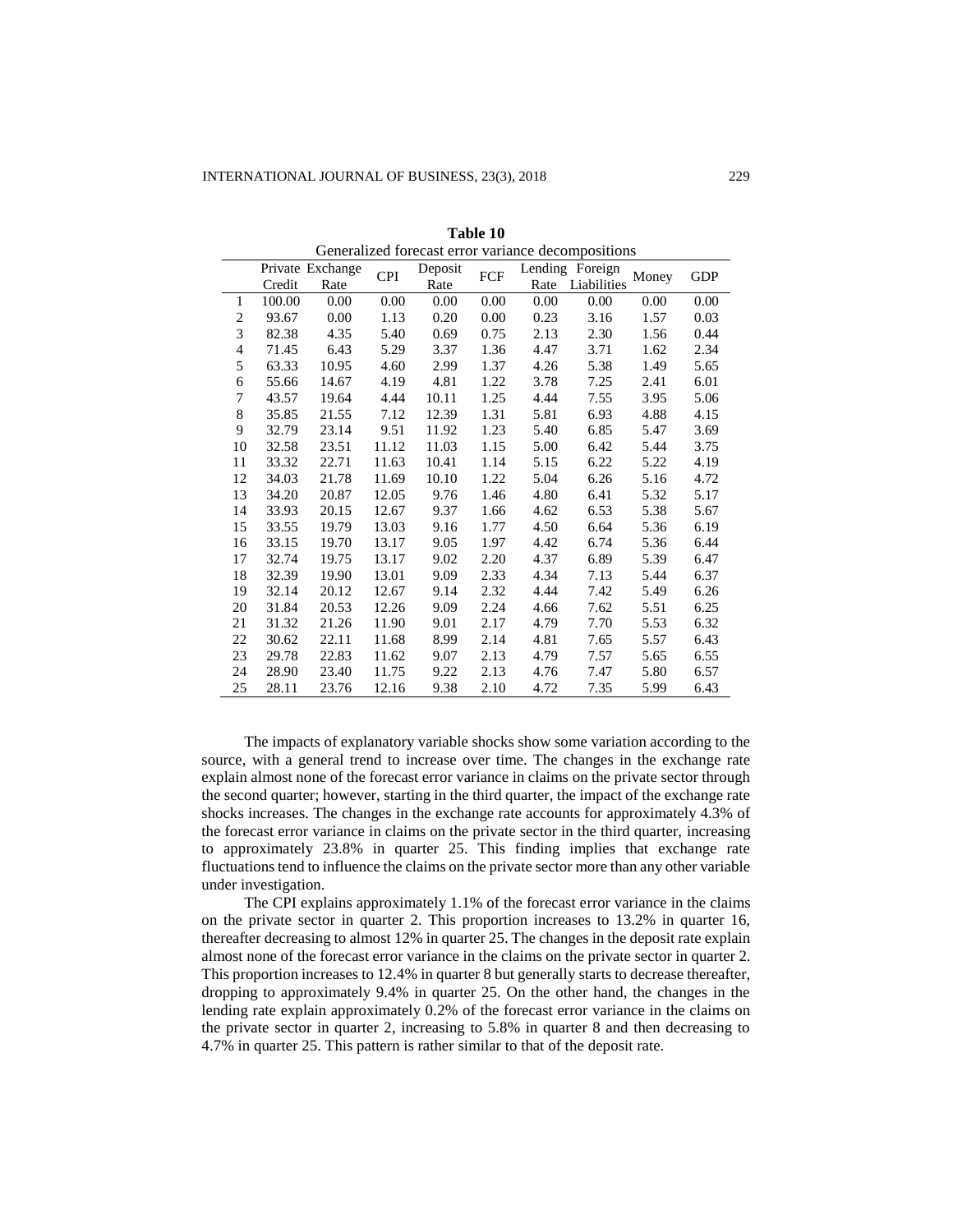230 Al-Shammari and El-Sakka

The liabilities of non-residents explain approximately 3.2% of the forecast error variance in the claims on the private sector in the second quarter. In quarter 25, this proportion increases to approximately 7.3%. While GDP accounts for almost none of the forecast error variance in quarter 2, its proportion starts to increase thereafter, reaching 6.4% in quarter number 25. In addition, the money supply (broad money) explains 1.7% of the forecast error variance in the second quarter. In the long run, its proportion increases to almost 6% in quarter 25.

Finally, FCF is found to explain none of the forecast error variance in the second quarter and only 2.1% in quarter 25. In general, this finding suggests that the contribution of the FCF shock to variations in the claims on the private sector is negligible.

## **V. CONCLUDING REMARKS AND POLICY IMPLICATIONS**

This study investigates the determinants of credit growth in the private sector using a panel of 24 countries. The list of explanatory variables includes exchange rates, liabilities of non-residents or foreign liabilities, broad money, lending and deposit rates, the CPI, GDP, and FCF.

Using a VAR system of credit to the private sector model, an optimum lag order of three quarters is found. Using this lag order, panel unit root tests show that the series of the panel at their levels with both trend and without a trend are mixed, with the series tending to be non-stationary. Panel test results also show that the null hypothesis of the unit root could be firmly rejected after taking the first difference of the time series in the panel.

Different panel co-integration tests results provide evidence of co-integration in the model. More precisely, the Kao residual co-integration test and the augmented Dickey-Fuller test results show that there is a long-term equilibrium relationship between the series, where the null hypothesis of no co-integration is rejected. Similarly, the Johansen-Fisher panel co-integration test results indicate the presence of co-integration between the nine series in the panel. The null hypothesis of the presence of, at most, 6 unique co-integrating vectors ( $r \le 6$ ) cannot be rejected.

The generalized impulse-response functions of the claims on the private sector for the 24 countries, with a positive one-unit standard deviation of various shocks, in the short and long run (after one quarter, two quarters, and up to a limit of 25 quarters) show that the response in the short run generally seems to be positive for the exchange rate shock; the response to other shocks in the short run is negative, though it may change direction in the long run.

The impulse-response functions gradually decline in the long-run, but they do not die out in the cases of the exchange rate and the CPI; in these cases, the effect of shocks persists into the long run. In addition, a very interesting finding related to variance decomposition suggests that changes in the claims on the private sector are dominated by explanatory variables in the short run. However, the proportion explained by the claims on the private sector decreases dramatically as the time horizon increases. In the long run (after 25 quarters), only 28.1% of the forecast error variance is accounted for by changes in the claims on the private sector; the rest  $(71.9%)$  is accounted for by explanatory variables. In terms of importance, the exchange rate ranks first, explaining approximately 23.8% in the long run, followed by the CPI (13.2%), deposit rates (9.4%), the liabilities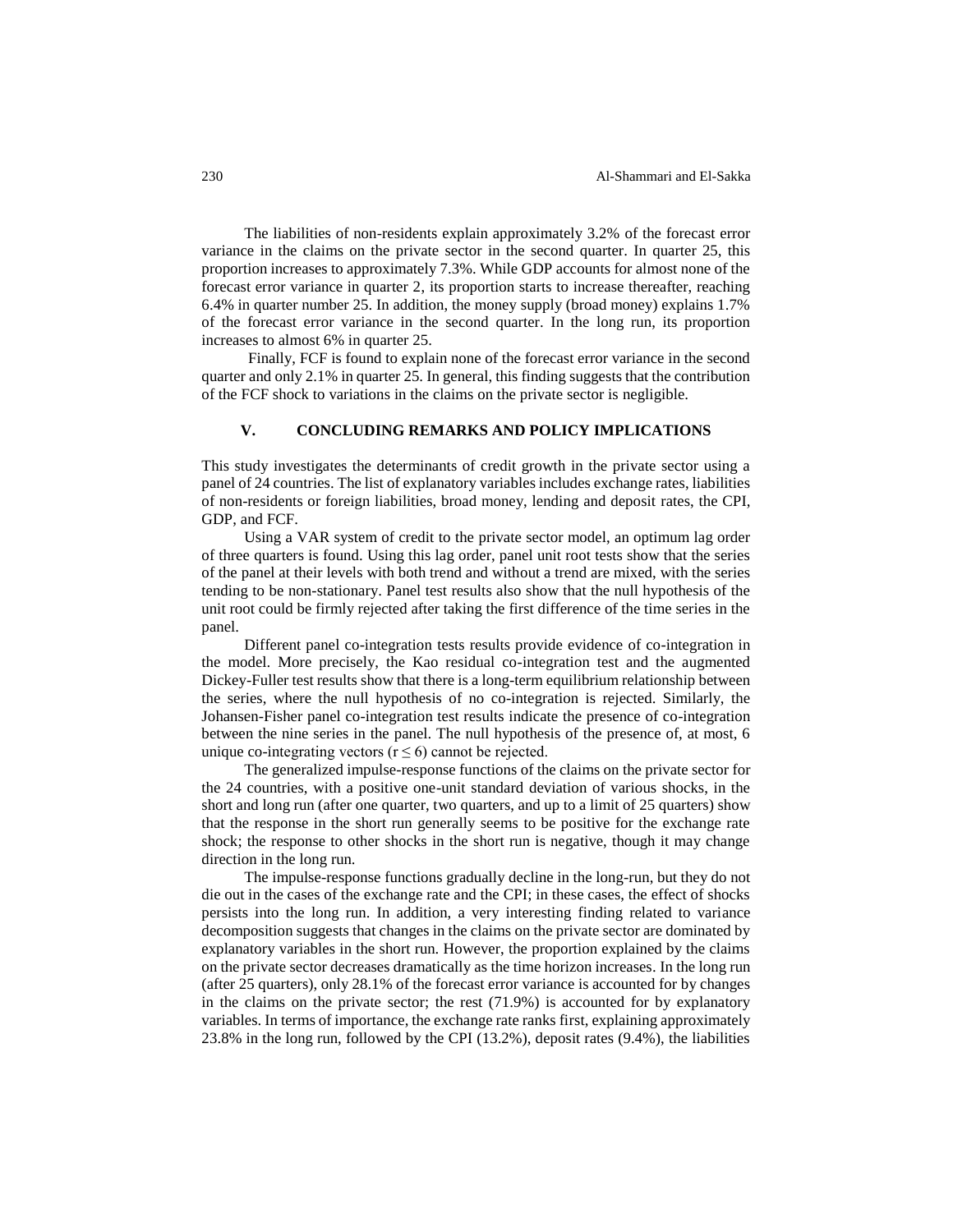of non-residents  $(7.3\%)$ , GDP  $(6.4\%)$ , broad money  $(6\%)$ , the lending rate  $(4.7\%)$  and FCF (2.1%).

The main policy implications of these results are that policymakers should control variations in exchange rates, the growth of money supply and inflation to maintain the stability of credit flows to the private sector. Clearly, these variables are closely linked to monetary policy actions, and the results generally show that macroeconomic stability is vital for the flow of credit to the private sector in OECD countries.



CREDIT = Claims on the Private Sector; EXCH = Exchange Rate; LNRES = Liabilities of Non-Residents or Foreign Liabilities; MBROAD = Broad Money; DEPRATE = Deposit Rate; LENRATE = Lending Rate; CPI = Consumer Price Index; FCF = Fixed Capital Formation; and GDP = Gross Domestic Product.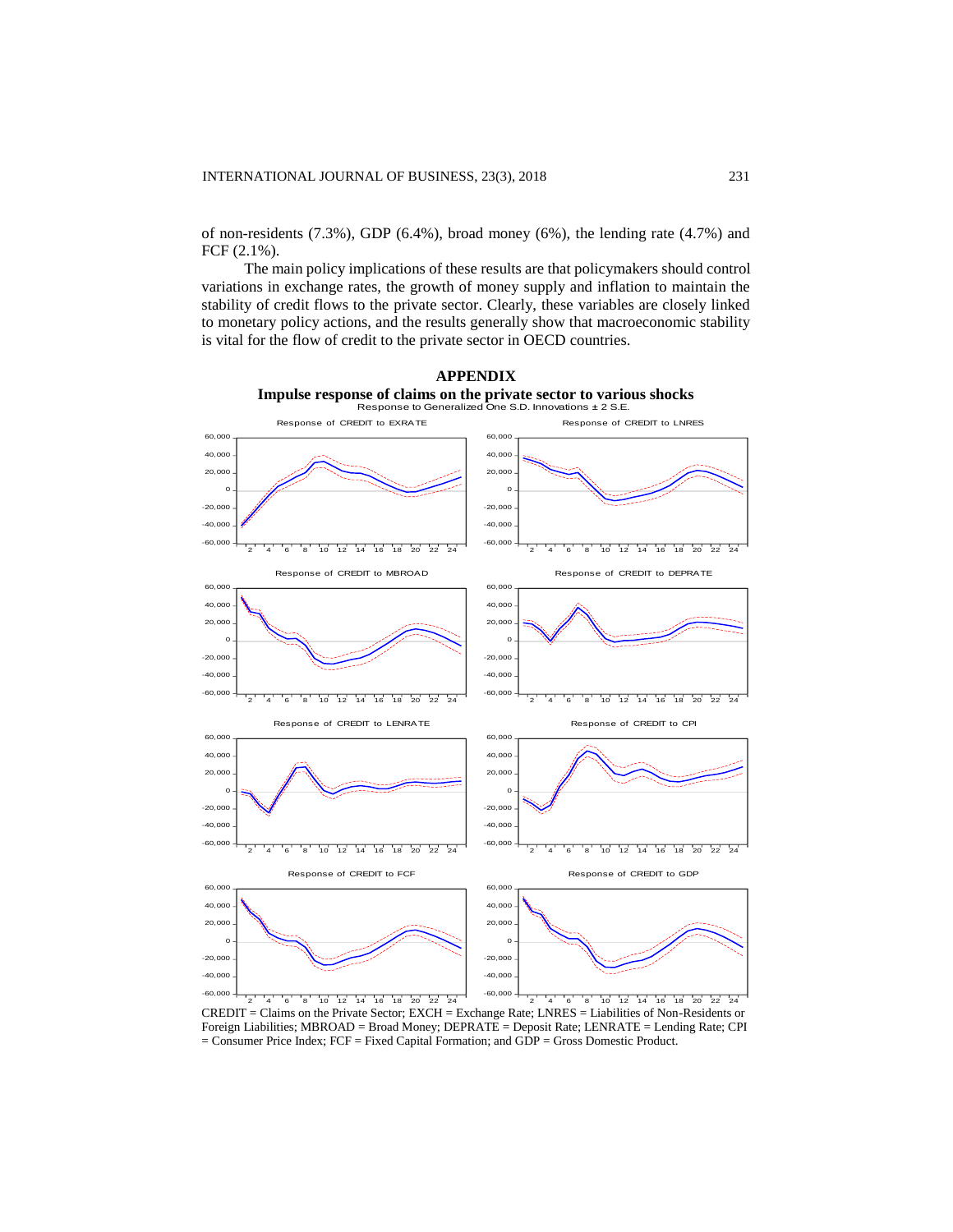#### **REFERENCES**

- Agénor, P.R., J. Aizenman, and A.W. Hoffmaister, 2004, "The Credit Crunch in East Asia: What Can Bank Excess Liquid Assets Tell Us?" *Journal of International Money and Finance*, *23*(1), 27-49.
- Aisen, A., and M. Franken, 2010, "Bank Credit during the 2008 Financial Crisis: A Cross-Country Comparison." *IMF Working Papers*, 1-25.
- Al-Shammari, N., and M. Al-Sabaey, 2012, "Inflation Sources across Developed and Developing Countries; Panel Approach." *International Business and Economics Research Journal (IBER)*, *11*(2), 185-194.
- Arvai, Z., 2005, "Capital Account Liberalization, Capital Flow Patterns, and Policy Responses in the EU's New Member States." *IMF Working Papers*, 05/213.
- Calderón, C., and L. Liu, 2003, "The Direction of Causality between Financial Development and Economic Growth." *Journal of Development Economics*, *72*(1), 321-334.
- Calza, A., C. Gartner, and J. Sousa, 2003, "Modelling the Demand for Loans to the Private Sector in the Euro Area." *Applied economics*, *35*(1), 107-117.
- Corsetti, G., P. Pesenti, and N. Roubini, 1998, "What Caused the Asian Currency and Financial Crisis? Part I: A Macroeconomic Overview (No. w6833)." *National Bureau of Economic Research.*
- Crowley, J., 2008, "Credit Growth in the Middle East, North Africa, and Central Asia Region." *IMF Working Papers*, 1-60.
- De Haas, R., D. Ferreira, and A. Taci, 2010, "What Determines the Composition of Banks' Loan Portfolios?" Evidence from transition countries. *Journal of Banking and Finance*, *34*(2), 388-398.
- Demetriades, P., K. Hussein, 1996, "Does Financial Development Cause Economic Growth? Time Series Evidence from 16 Countries." *Journal of Development Economics,* 51, 387–411.
- Djankov, S., E. Glaeser, R. La Porta, F. Lopez-de-Silanes, and A. Shleifer, 2003, "The New Comparative Economics." *Journal of Comparative Economics*, *31*(4), 595- 619.
- Djankov, S., C. McLiesh, and A. Shleifer, 2007, "Private Credit in 129 Countries." *Journal of Financial Economics*, *84*(2), 299-329.
- Duenwald, C.K., N. Gueorguiev, and A. Schaechter, 2005, "Too Much of a Good Thing? Credit Booms in Transition Economies: The Cases of Bulgaria, Romania, and Ukraine." *IMF Working Paper No. 05/128.*
- Égert, B., P. Backé, and T. Zumer, 2007, "Private-Sector Credit in Central and Eastern Europe: New (Over) Shooting Stars?" 1. *Comparative Economic Studies*, *49*(2), 201-231.
- Estrada, G.B., D. Park, and A. Ramayandi, 2010, "Financial Development and Economic Growth in Developing Asia." *Asian Development Bank Economics Working Paper*, (233).
- Esty, B.C., and W.L. Megginson, 2003, "Creditor Rights, Enforcement, and Debt Ownership Structure: Evidence from the Global Syndicated Loan Market." *Journal of Financial and Quantitative Analysis*, *38*(01), 37-60.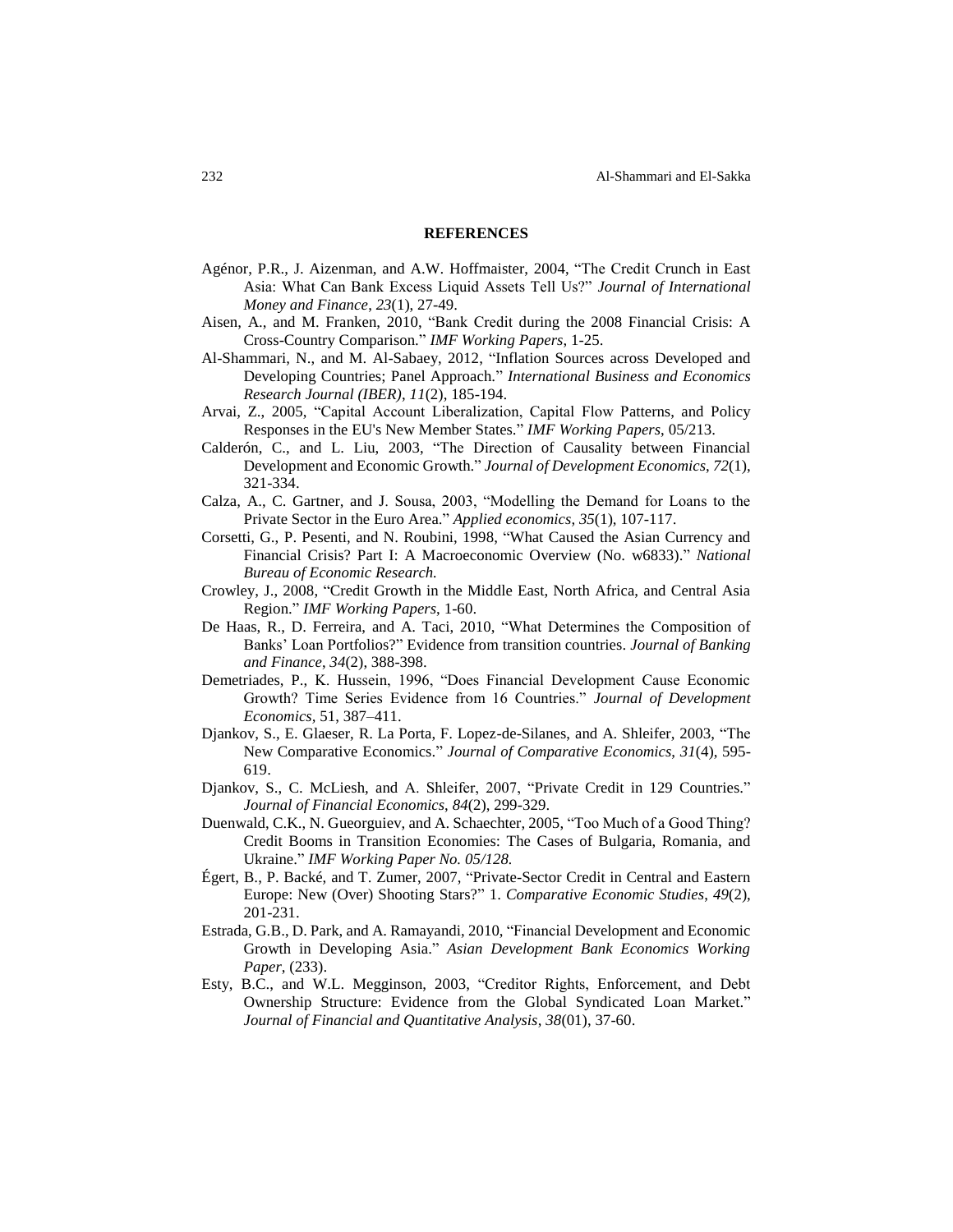- Fonseca, A.R., and F. González, 2008, "Cross-Country Determinants of Bank Income Smoothing by Managing Loan-Loss Provisions." *Journal of Banking and Finance*, *32*(2), 217-228.
- Fry, M.J., 1988, *Money, Interest, and Banking in Economic Development*. Johns Hopkins University Press.
- Gattin-Turkalj, K., I. Ljubaj, A. Martinis, and M. Mrkalj, 2007, "Estimating Credit Demand in Croatia." *Croatian National Bank Paper*, 1-36.
- Ghosh, M.A.R., and S.R. Ghosh, 1999, "East Asia in the Aftermath: Was There a Crunch?" International Monetary Fund.
- Gourinchas, P.O., R. Valdes, and O. Landerretche, 2001, "Lending Booms: Latin America and the World (No. w8249)." National Bureau of Economic Research.
- Guo, K., and V. Stepanyan, 2011, "Determinants of Bank Credit in Emerging Market Economies." *IMF Working Papers*, 1-20.
- Hasan, I., P. Wachtel, and M. Zhou, 2009, "Institutional Development, Financial Deepening and Economic Growth: Evidence from China." *Journal of Banking and Finance*, *33*(1), 157-170.
- Hassan, M.K., B. Sanchez, and J.S. Yu, 2011, "Financial Development and Economic Growth: New Evidence from Panel Data." *The Quarterly Review of Economics and Finance*, *51*(1), 88-104.
- Hofmann, B., 2004, "The Determinants of Bank Credit in Industrialized Countries: Do Property Prices Matter?" *International Finance*, 7: 203–234.
- Imran, K., and M. Nishat, 2013, "Determinants of Bank Credit in Pakistan: A Supply Side Approach." *Economic Modelling*, *35*, 384-390.
- Johannes, T.A., A.M. Njong, and N. Cletus, 2011, "Financial Development and Economic Growth in Cameroon, 1970–2005." *Journal of Economics and International Finance*, *3*(6), 367-375.
- Jung, W.S., 1986, "Financial Development and Economic Growth: International Evidence." *Economic Development and Cultural Change*, 34, 333–346.
- King, R.G., and R. Levine, 1993, "Finance and Growth: Schumpeter Might Be Right." *The Quarterly Journal of Economics*, 717-737.
- Krugman, P., 1999, *What Happened to Asia*. Springer US.
- Levine, R., N. Loayza, and T. Beck, 2000, "Financial Intermediation and Growth: Causality and Causes." *Journal of Monetary Economics*, *46*(1), 31-77.
- Luintel, K.B., M. Khan, 1999, "A Quantitative Reassessment of the Finance-Growth Nexus, Evidence from a Multivariate VAR." *Journal of Development Economics*, 60, 381-405.
- Luporini, V., and J. Alves, 2010, "Private Investment: An Empirical Analysis for Brazil." *Economia e Sociedade*, *19*(3), 449-475.
- McKinnon, R.I., 1973, *Money and Capital in Economic Development*. Brookings Institution Press.
- Nieto, F., 2007, "The Determinants of Household Credit in Spain." *Banco de España Research Paper No. WP-0716*.
- Odedokun, M.O., 1998, "Financial Intermediation and Economic Growth in Developing Countries." *Journal of Economic studies*, *25*(3), 203-224.
- Oluitan, R., and H. Mobolaji, 2013, "The Effect of Regional Classification on Bank Efficiency in Africa." *International Journal of Business and Social Science*, *4*(14).